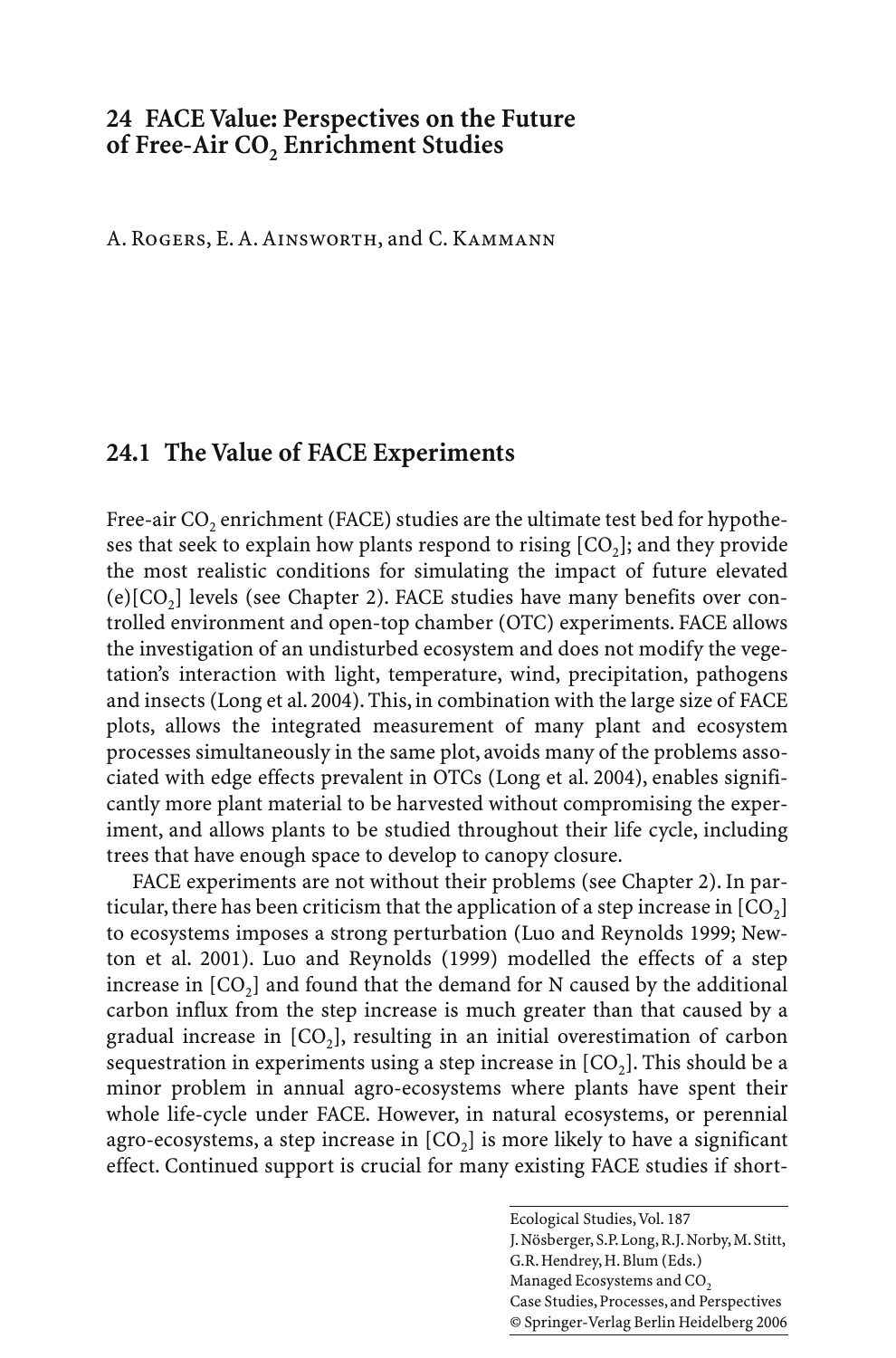term disturbance effects are to be distinguished from long-lasting, permanent effects.

Another major problem for FACE experiments is that replication is limited by the costs of operation. FACE experiments typically have only three replicated treatment plots, and therefore, limited statistical sensitivity. As a result, it can be difficult to significantly detect small but physiologically important differences in the response of plants and ecosystems to rising  $[CO<sub>2</sub>]$ . Deployment of FACE experiments is also limited by cost and the difficulty of deploying experiments in areas with poor infrastructure. This is more relevant for unmanaged ecosystems where fully replicated FACE experiments have yet to be deployed in tropical forests, and tropical savannas and grasslands, which together account for over half of the worlds net primary production (Prentice 2001).

## **24.2 What Have We Learnt From FACE?**

Over 15 years of FACE experiments now provide enough data for quantitative integration of results and perhaps the most realistic predictions of how plants will respond to future atmospheric  $[CO<sub>2</sub>]$ . Do the data from FACE experiments support early predictions of plant responses to  $e[CO_2]$ ? This question has been addressed recently by a number of reviews (Ainsworth and Long 2005; Kimball et al. 2002; Long et al. 2004; Nowak et al. 2004). While FACE experiments confirmed many of the results from earlier chamber experiments, there were some surprising differences between fully open-air  $CO<sub>2</sub>$ enrichment studies and chamber experiments.

#### **24.2.1 Photosynthesis and Aboveground Productivity**

The response of photosynthesis to  $e[CO<sub>2</sub>]$  has been reported for over 40 species at different FACE experiments (Ainsworth and Long 2005) and is discussed in more detail in Chapter 14. Stomatal conductance decreased 20 % under elevated  $[CO_2]$ , but the ratio of intercellular  $[CO_2]$  to external  $[CO_2]$  did not change (Ainsworth and Long 2005).Apparent quantum yield of light-limited  $C_3$  photosynthesis increased by 12 % under e[CO<sub>2</sub>] (Ainsworth and Long, 2005) and  $C_3$  light-saturated photosynthesis and diurnal carbon assimilation increased significantly at  $e[CO_2]$ , providing the basis for increased aboveground dry matter production (DMP) and crop yield (Fig. 24.1). The increase in DMP and grain yield under  $e[CO_2]$  was less than the potential indicated by the increases in carbon uptake (Fig. 24.1). This suggests that there may be bottlenecks downstream of carbon acquisition that are limiting DMP, e.g. the supply of N and other nutrients. Leaf-area index (LAI) increased in trees and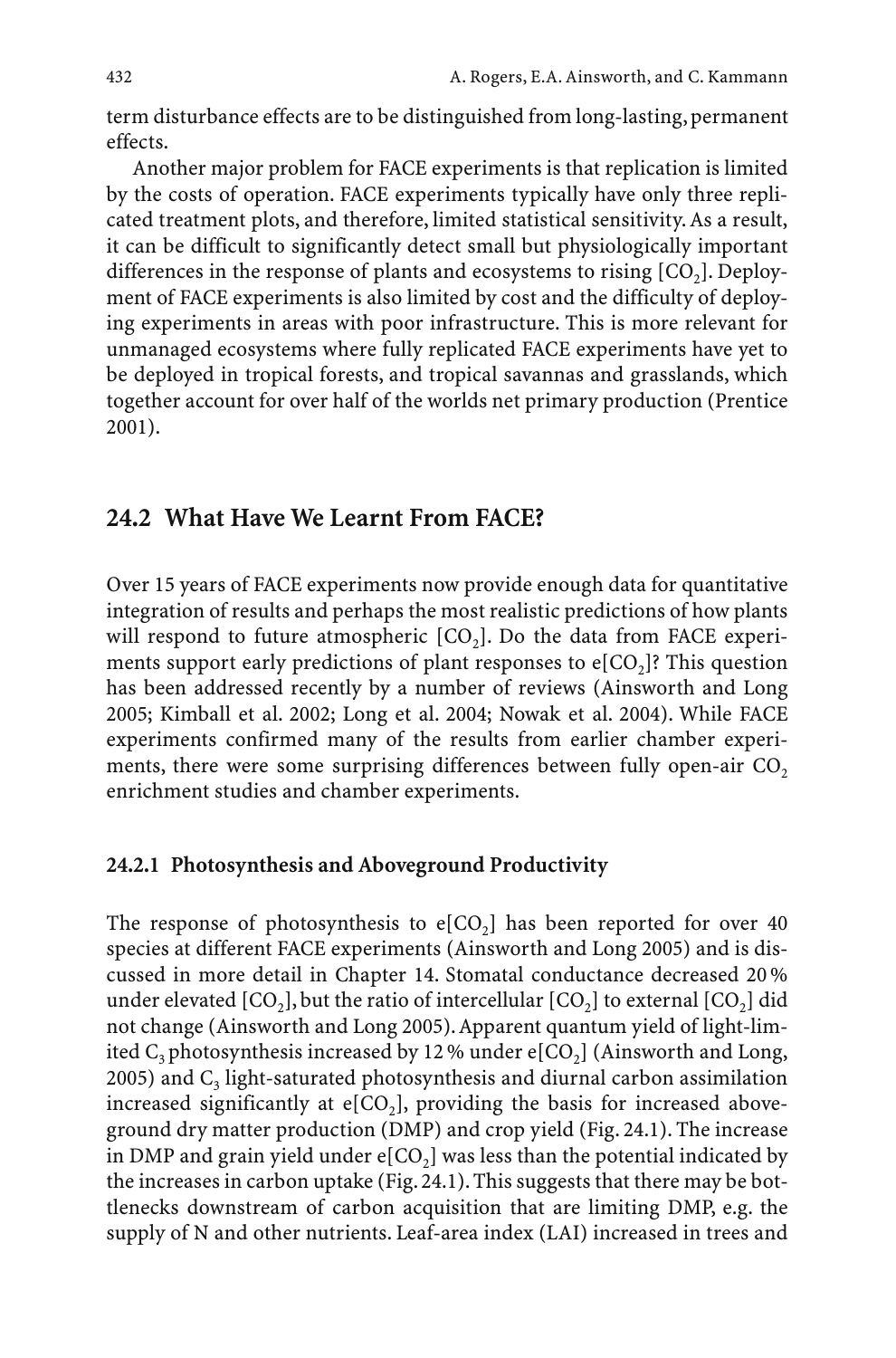

Fig. 24.1 Meta-analysis of FACE effects on light-saturated photosynthesis ( $A<sub>cat</sub>$ ), daily integral of carbon uptake (*A'*), aboveground primary production (*APP*), dry matter production (*DMP*), crop yield, and net primary production (*NPP*).  $A<sub>sat</sub>$ , *A*', *DMP*, and crop yield were adapted from Ainsworth and Long (2005) and APP and NPP were adapted from Nowak et al. (2004). In FACE experiments, the response of photosynthesis to  $e[CO_2]$ is greater than the response of dry matter production, which in turn is greater than the yield response

woody species, but differences between developing and closed canopy forests should be noted (see Chapters 10–13). LAI did not change in herbaceous species, which limited the stimulation of aboveground production and crop yield under FACE. Results from rice and wheat grown under FACE suggest that current productivity models (e.g. Izaurralde et al. 2003) are overestimating future yields and therefore providing overly optimistic world food production projections (Ainsworth and Long 2005).

### **24.2.2 Photosynthetic Acclimation**

Reduced photosynthetic capacity (acclimation) of leaves grown under  $e[CO<sub>2</sub>]$ has been shown to maintain a balance in N and other resources allocated to photosynthetic reactions (Drake et al. 1997; Rogers and Humphries 2000). In the field, foliar carbohydrates accumulated under  $e[CO_2]$ , while N content, Rubisco content, and the maximum rate of carboxylation  $(V_{c, \text{max}})$  declined (Fig. 24.2). The occurrence of photosynthetic down-regulation was both growth form- and environment-specific (Nowak et al. 2004). In FACE experi-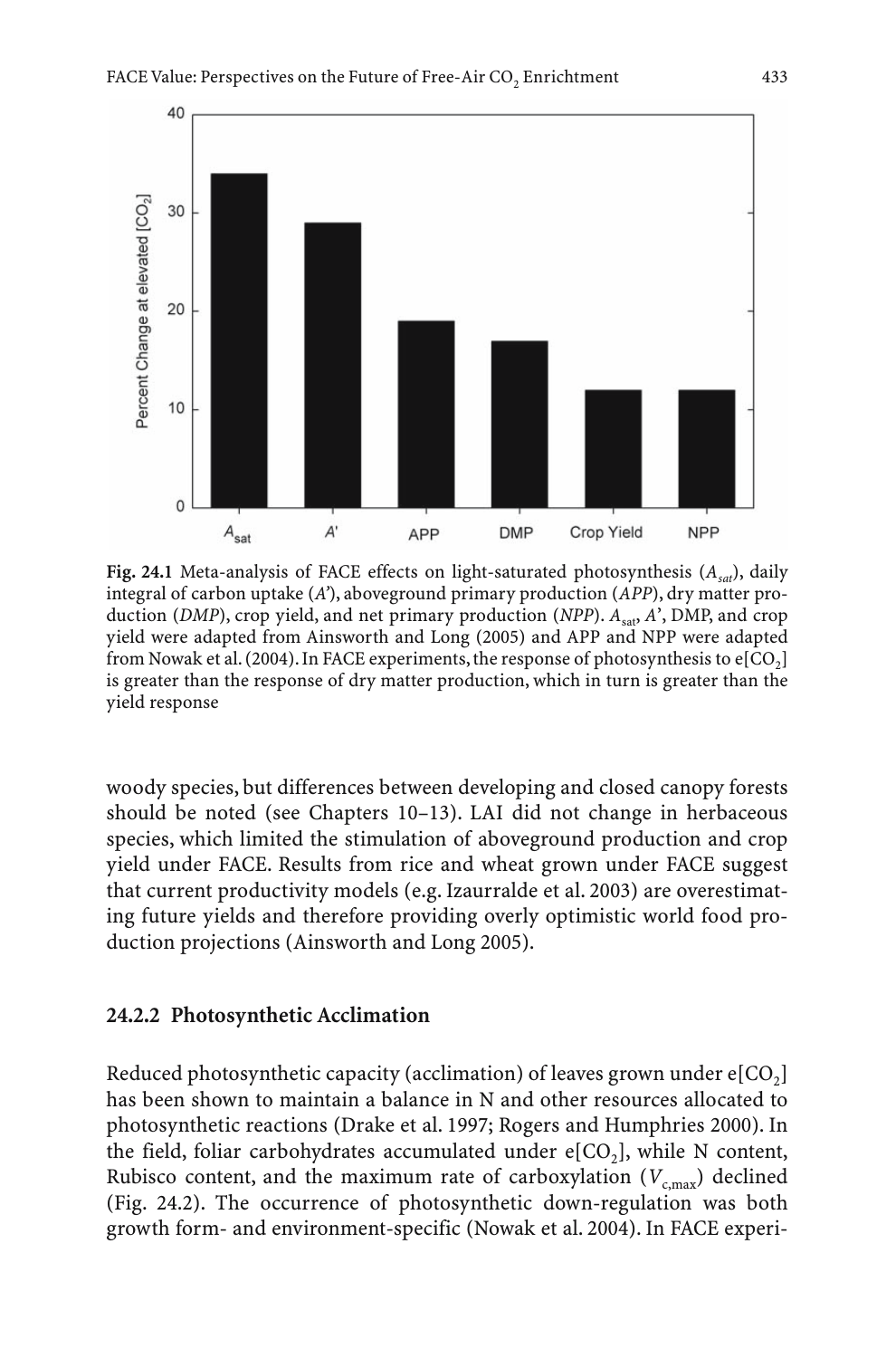

**Fig. 24.2** Meta-analysis of acclimation of photosynthesis to  $e[CO<sub>2</sub>]$  in FACE experiments, adapted from Ainsworth and Long (2005). The percent change in  $e[CO<sub>2</sub>] \pm 95\%$  confidence intervals is shown. The numbers of species and FACE sites represented by each mean are shown in parentheses. Rubisco content, N content, chlorophyll content, sugar, and starch were all measured on a leaf area basis

ments, down-regulation of photosynthesis was observed under low-nutrient conditions, in old, but not young needles of evergreens, under cold temperatures late in the growing season, and in wet years, but not dry years (for reviews, see Ainsworth and Long 2005; Nowak et al. 2004). However, in relatively young trees grown under FACE, photosynthetic down-regulation did not occur (Nowak et al. 2004).

### 24.2.2.1 Response of Different Functional Groups

Analysis of different functional groups has revealed some generalities, but results do not always fit anticipated patterns (Nowak et al. 2004). Generally,  $C_4$ species were less responsive than  $C_3$  species to the increases in  $[CO_2]$  provided by FACE experiments (Ainsworth and Long 2005). On average, light-saturated photosynthesis increased marginally (10 %), while diurnal carbon assimilation and dry matter production did not change in  $C_4$  species exposed to e[CO<sub>2</sub>] (Ainsworth and Long 2005). However, when  $C_4$  plants were water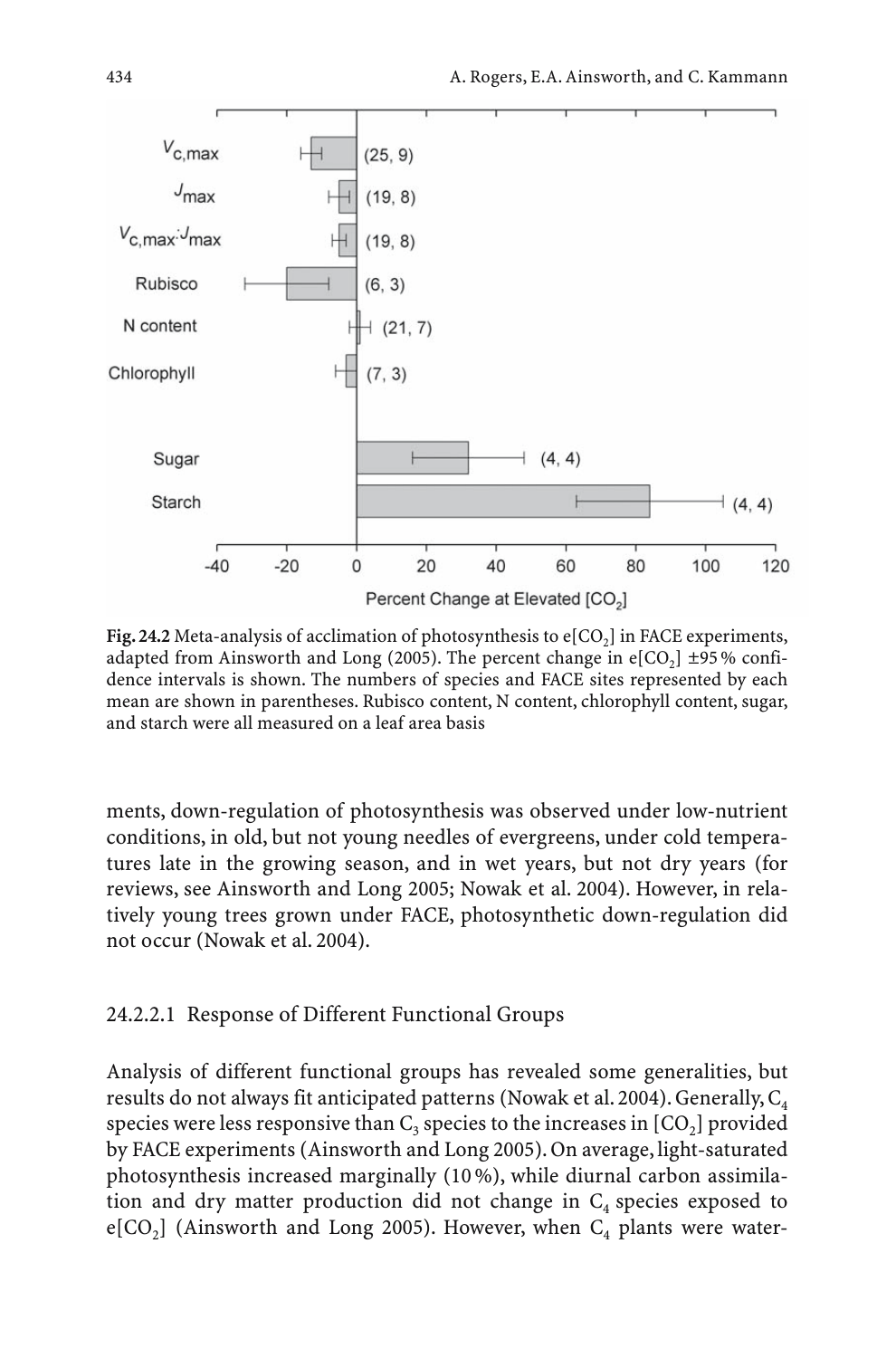stressed, improved water status from reduced stomatal conductance led to a significant stimulation of photosynthesis (Leakey et al. 2004). Clearly, it is the interaction between species and the environment that determines responsiveness to  $e[CO<sub>2</sub>]$ .

To date, trees have been more responsive to  $e[CO_2]$  in FACE studies than other functional groups, namely grasses, forbs and legumes (Ainsworth and Long 2005; Nowak et al. 2004). For 12 tree species measured at five different FACE sites, photosynthetic CO<sub>2</sub> uptake increased by  $47\%$ , branch number increased by 25 %, stem diameter was 9 % larger, and LAI increased by 21 % (Ainsworth and Long 2005). Trees also showed a large stimulation in dry matter production and cotton, a woody crop, showed significant and large increases in yield (Ainsworth and Long 2005). This observation is contrary to expectations from earlier studies; however, most of the trees grown under FACE have been young and rapidly growing. Our understanding of the response of mature, closed-canopy forests to  $e[CO_2]$  is improving (see Chapter 11), but long-term observations will be required to resolve many of the most basic questions about forested ecosystems. Given the importance of oldgrowth forests as a carbon pool and potential sink (Carey et al. 2001; Schulze et al. 2000), the value of a future, large, well replicated, long-term FACE experiment in an old-growth forest is clear.

## 24.2.2.2 Belowground Responses

*Effect of C:N on Decomposition.* The observation of lower N concentrations in plant tissue grown at  $e[CO_2]$  (Cotrufo et al. 1998) led to the hypothesis that the decomposition of plant leaf litter with a higher C:N ratio would be slower at  $e[CO<sub>2</sub>]$ , and possibly limit ecosystem productivity in a  $CO<sub>2</sub>$ -enriched world (Strain and Bazzaz 1983). Although some experimental evidence has been found for this, the majority of studies failed to support this initial hypothesis (Norby and Cotrufo 1998). Differences in C:N ratios in green tissue were often absent or insignificant when leaves were allowed to become senescent in situ (Norby et al. 2001), but recent studies in the AspenFACE and in the POP/EUROFACE experiments are reporting increased C:N ratios in litter from  $e[CO<sub>2</sub>]$  plots (see Chapters 10 and 12). However, potential species shifts caused by growth at  $e[CO<sub>2</sub>]$  may play a greater role in changing the rates of litter decomposition and subsequent nutrient cycling than the direct effects of  $e[CO<sub>2</sub>]$  on tissue quality (Allard 2004; Kammann et al. 2005).

*Primary Productivity.* Nowak et al. (2004) recently reviewed belowground primary productivity (BPP) in FACE experiments located on forest, bog, grassland, and desert sites. BPP increased on average by 32 % in  $e[CO<sub>2</sub>]$  and varied from a 70 % increase in forests to a 7 % decrease in desert systems. However, these differences in ecosystem responses to  $e[CO<sub>2</sub>]$  were not signifi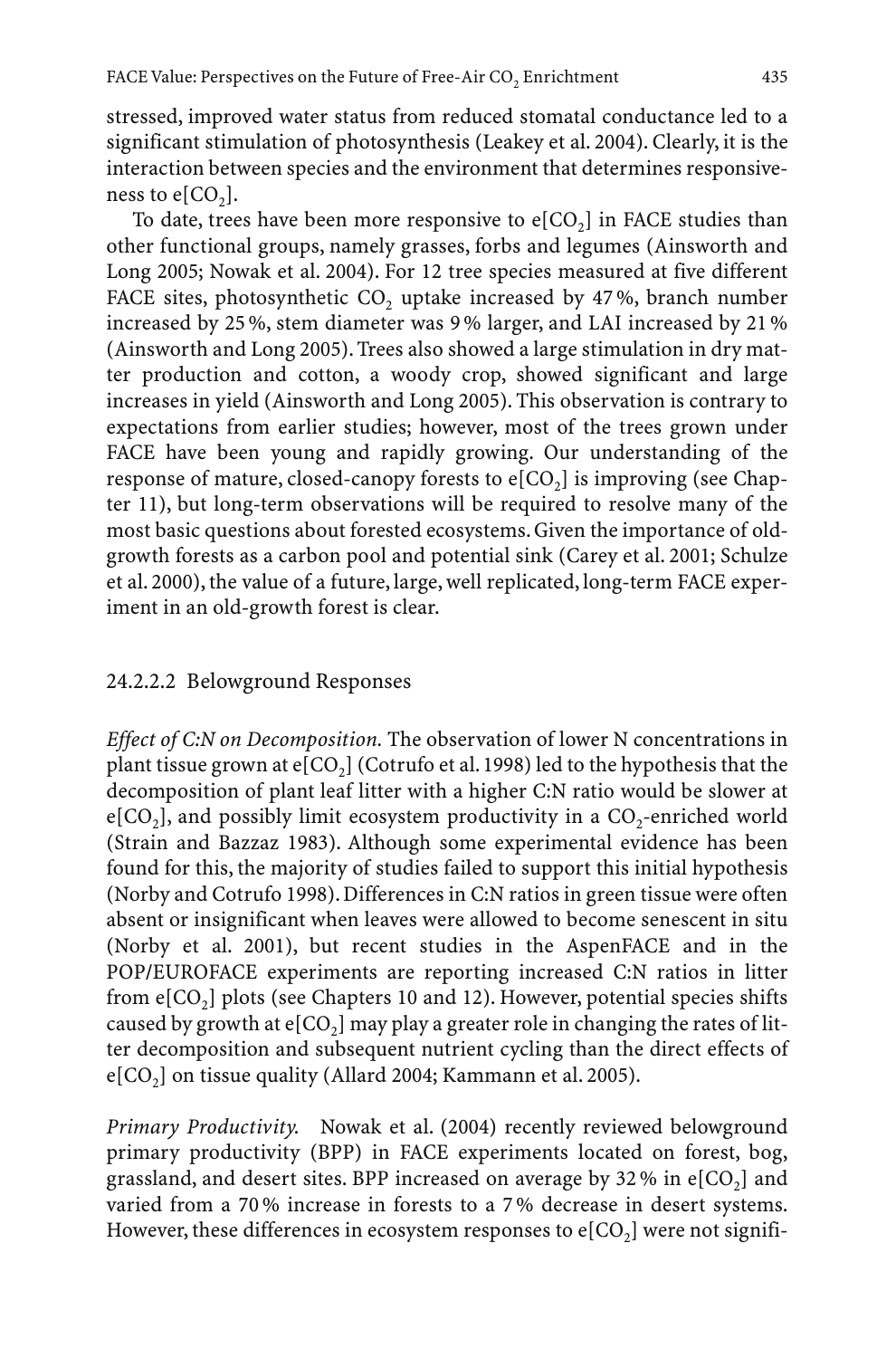cant, largely due to the difficulty in measuring BPP accurately (Nowak et al. 2004). New methods for quantifying BPP are urgently needed.

*Carbon and Nitrogen Sequestration.* In their review, Zak et al. (2000) reported large increases and decreases in soil microbial biomass and microbial C and N in response to growth at  $e[CO_2]$ . However, total microbial C and N pools were unaltered and it was changes in microbial community composition and function that were important (Montealegre et al. 2000; Lukac et al. 2003). Groenigen et al. (Chapter 21) reviewed the effects of  $e[CO<sub>2</sub>]$  on soil C and soil N. Briefly, soil C increased in FACE systems in an N-dependent manner (Fig. 24.3). Under high N fertilization conditions, there was a 9 % increase in soil C, but under medium and low N fertilization, there was no significant change in soil C. Soil N increased slightly under FACE (2.8 %) and the C:N ratio increased in experiments with soil disturbance (Fig. 24.3).

*Evidence for N Limitation Feedback on Carbon Acquisition.* The above findings suggest that N availability did not decrease, nor did it diminish the response of vegetation to  $e[CO_2]$ . Further support of this claim comes from the 10-year Swiss FACE experiment, where photosynthetic stimulation did not change over the course of that experiment, suggesting that carbon acquistion by *Lolium perenne* monocultures did not become N-limited (Ainsworth et al. 2003). In contrast, Oren et al. (2001) attributed the loss of the initial stimulation in the annual carbon increment of *Pinus taeda* grown at  $e[CO_2]$  in the Duke Forest prototype experiment to a possible nutrient limitation. Following application of fertilizer, the  $CO<sub>2</sub>$ -induced biomass carbon increment returned to the levels observed at the start of the experiment, suggesting that N limita-



**Fig. 24.3** A metaanalysis of FACE effects on soil C, soil N, and the ratio of C:N (data provided by Kees Jan van Groenigen and Marie Anne De Graaff). The percent change at  $e[CO<sub>2</sub>]$ ±95 % confidence intervals is shown (*n*=57 for soil C, *n*=32 for soil C:N, *n*=39 for soil N)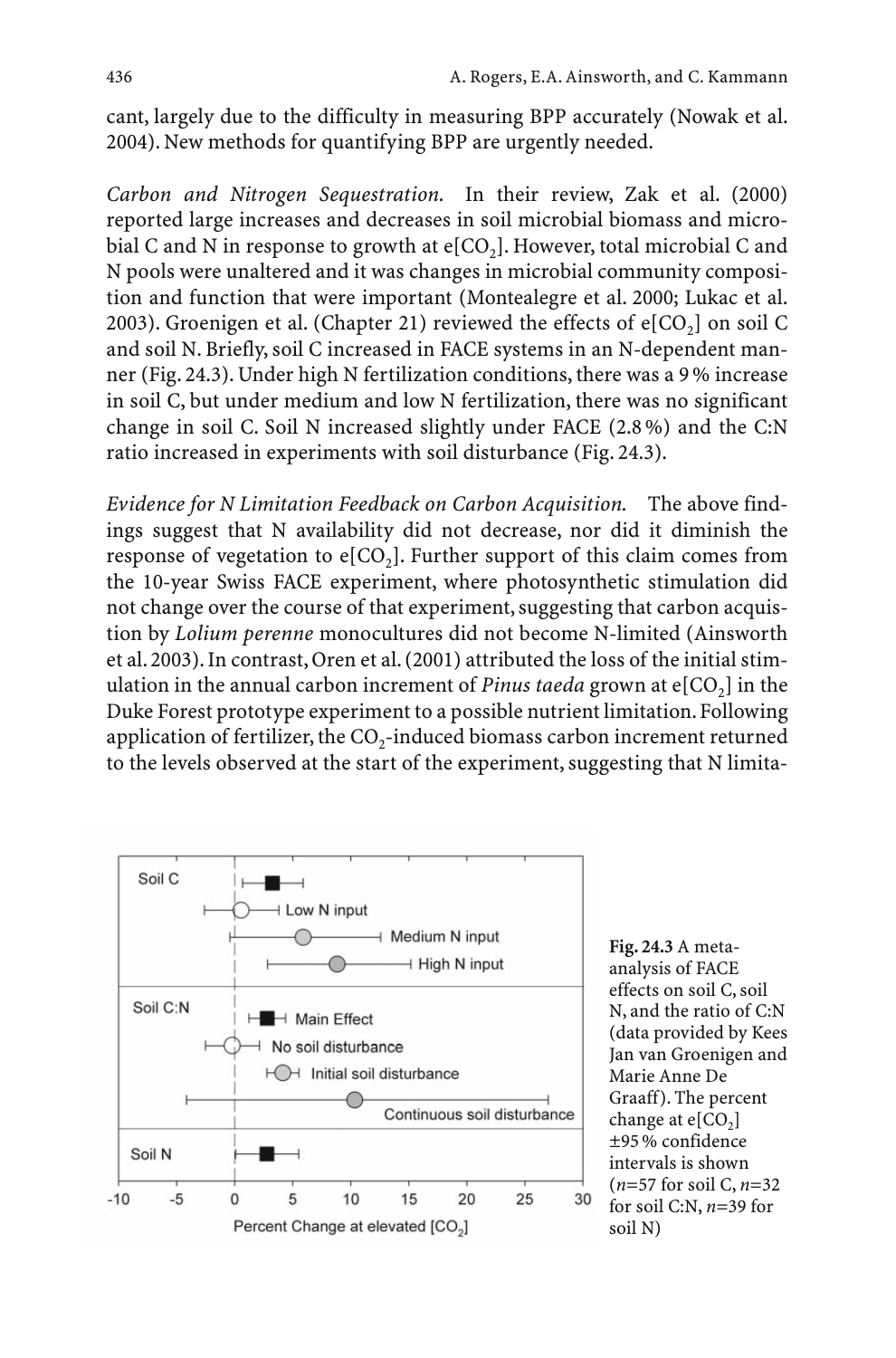tions had constrained the response to  $e[CO_2]$  (Oren et al. 2001). In the adjacent replicated Duke Forest FACE experiment, net primary production (NPP) was correlated with net N mineralization rate but was also related to interannual variation in rainfall and degree-days, (see Chapter 11). Whilst an insufficient N supply may limit the response of plants to elevated  $[CO<sub>2</sub>]$ , more often than not, in managed ecosystems, N limitation of carbon acquisition has not resulted from a step change in  $[CO<sub>2</sub>]$ .

## **24.3 What Is Missing From Current FACE Research and What Are the Gaps in Understanding?**

#### **24.3.1 Additional Treatments**

The predicted increase in  $[CO_2]$  from 540 ppm to 970 ppm by 2100 (Prentice 2001) will not occur in isolation and the importance of studying the effect of rising  $[CO_2]$  in conjunction with other predicted global change is clear. Of particular importance are the predicted 62 % increase in tropospheric ozone concentration  $[O_3]$  (Prather and Ehhalt 2001), the predicted increase of between 1.4 °C to 5.8 °C in mean global temperature, and less certain predicted regional variations in precipitation (Cubasch and Meehl 2001). Water supply was added as a split-plot treatment as part of the FACE experiment at the Maricopa Agricultural Research Center, Ariz., and a rainfall displacement study was piloted at the SoyFACE experiment (Kimball et al. 1995; ADB Leakey, personal communication). Two FACE facilities currently include interactions with  $e[O_3]$  (Karnosky et al. 1999; Morgan et al. 2004); and free-air temperature increase was used to elevate canopy temperature as part of the SwissFACE project (Nijs et al. 1996). Given that the response to the combination of two treatments is not always predictable from the response of individually applied treatments, it is clear that more field studies that include interactions between predicted global change variables are needed. This is particularly important because current process-based terrestrial models that are used to model terrestrial carbon cycling incorporate interactions between changes in  $[CO<sub>2</sub>]$  and climate that have yet to be validated in fully open-air field experiments (Prentice 2001); and of particular importance is the inclusion of physiological acclimation. Hanson et al. (2005) demonstrated the importance of including physiological acclimation in C-cycle models. When included, estimates of annual net ecosystem exchange in an upland-oak forest increased from a 29 % reduction under a multiple global change scenario to a 20 % stimulation. Nesting small drought or temperature treatments within larger CO<sub>2</sub> enrichment plots does not provide the best prediction of the response of plants and ecosystems to multiple atmospheric and climatic changes. Larger experiments with fully replicated designs are required.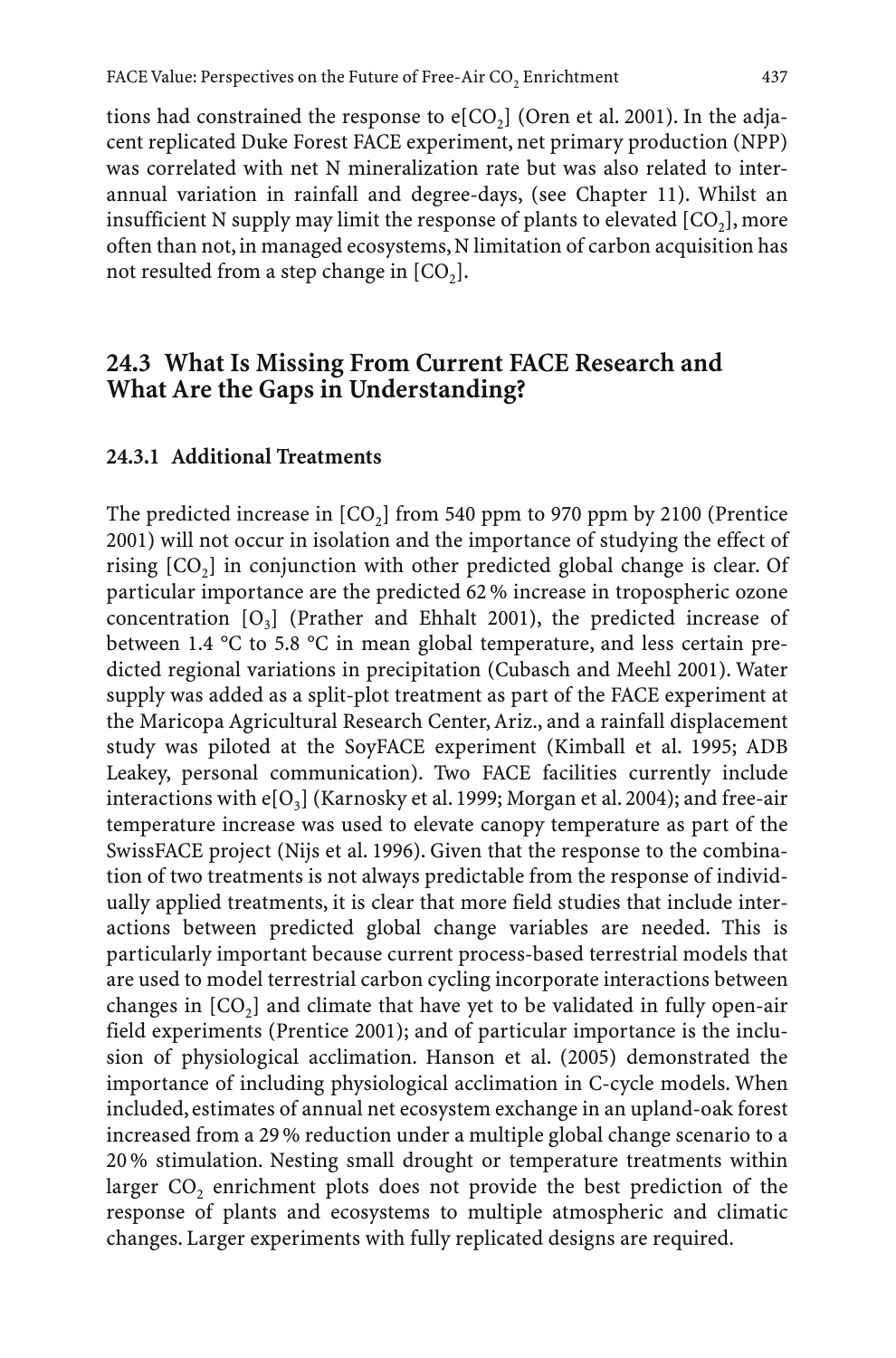The value of FACE experiments is their ability to mimic the predicted increase in  $[CO_2]$  and  $[O_3]$  in as realistic an environment as possible. Care must be taken to ensure that future experiments including interactions with precipitation, and in particular temperature, are designed to reproduce, as closely as possible, the predicted global change scenarios and that they are largely free of artifacts. If this is not done, the value of applying these treatments in the field is significantly reduced.

Simulating global warming in field studies is difficult, and to date, OTCs may offer the best platform for field temperature increases, but as discussed above, OTCs have significant drawbacks. Given what we already know about the response of plants to temperature (Long and Woodward 1988), it is clear that a fully open-air experimental design should include warming of the plant and soil. However, available technologies, namely the use of infrared lamps to heat plant canopies (Nijs et al. 1996) and alternative treatments that warm plant roots (Melillo et al. 2002), have problems. With infrared lamps, the canopy is not warmed uniformly.With low-stature grasses this problem is less serious, but as LAI increases, preferential warming of the upper canopy becomes a problem. Infrared lamps warm and dry the air, increasing the vapor pressure deficit. Global warming is not predicted to be associated with drier air, nor will global temperature increases occur through an exclusive warming of the soil. Even defining the nature of the temperature treatment is challenging. Over the past 50 years, warming on land has been significantly more pronounced at night and mid-to high-northern latitude winters have become warmer, whilst summers have shown little change (Cubasch and Meehl 2001). In addition to diurnal and seasonal patterns, the frequency, timing and duration of temperature extremes will also significantly impact plant responses to global warming (Morison and Lawlor 1999). It is possible that simple ambient +2 °C-type treatments may fail to provide the information we need to predict the response of our ecosystems to future global change scenarios.

### **24.3.2 Future Challenges**

To date, FACE studies have been limited to just a few species, in managed ecosystems, and only one or two varieties of each cultivar. We therefore have little understanding of the variation in germplasm responses to  $e[CO<sub>2</sub>]$ . Studies have been conducted mostly in temperate ecosystems and these studies have usually only taken place at one location for ecosystems that cover many degrees of latitude. Aboveground research has focused on the response of recently matured leaves at the top of the canopy, but much less is known about developing or senescing foliage. However, on the whole, observation of aboveground plant physiological processes in FACE experiments is well advanced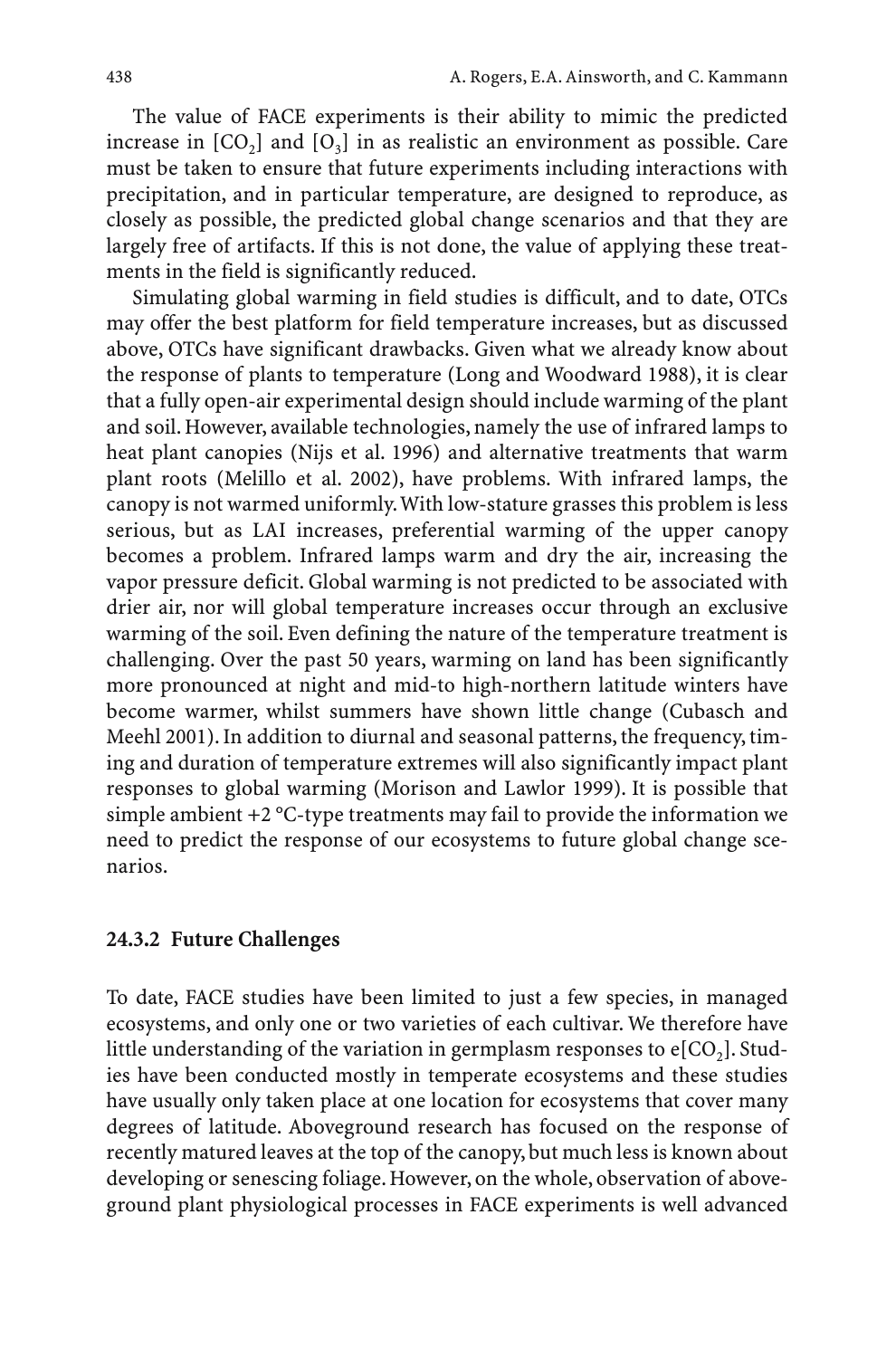and our future challenge will be to provide mechanistic explanations for the commonly observed physiological responses to growth at  $e[CO<sub>2</sub>]$ .

In order to understand the mechanisms that underlie the response of plants and ecosystems to global change, it will be necessary to identify the mechanistic links between levels of biological organization, from changes in gene expression profiles to physiological responses and ultimately to changes in crop yield and the structure and function of ecosystems. This will require large, multidisciplinary, research teams capable of examining responses at macromolecular to ecosystem scales.

Plants and ecosystems sense and interact with rising  $[CO<sub>2</sub>]$  through increased photosynthesis and reduced transpiration (Long et al. 2004); and, given that the  $[CO_2]$  within the soil is 1–3 orders of magnitude greater than atmospheric  $[CO_3]$ , it is extremely unlikely that soil microorganisms will respond directly to a ca. 200 ppm increase in atmospheric  $[CO<sub>2</sub>]$ . However, changes in nutrient cycling via soil microbial, fungal, and faunal communities have the potential to modulate leaf-level responses to  $e[CO_2]$ , so understanding subsurface processes is an essential part of a full and complete understanding of the response of plants and ecosystems to rising  $[CO<sub>2</sub>].$  Of particular relevance to managed ecosystems is the need to understand how growth at  $e[CO_2]$  may impact soil fertility and C sequestration.

Many important questions about how soil processes, particularly C and N cycling, will respond to rising  $[CO<sub>2</sub>]$  remain unanswered and continue to be a challenge. This challenge is in part due to the problem of understanding and quantifying soil processes. To meet this challenge, new approaches are needed to overcome the difficulties associated with the tremendous heterogeneity of soil and the problem of quantifying small and slow acting processes relative to extremely large C and N pool sizes. Several key challenges remain.

#### **24.3.3 What Is the Fate of C Partitioned Belowground?**

Closing the carbon budget has been a focus of FACE experiments; and the fate of carbon partitioned belowground has proved a major challenge.A key piece of this puzzle is soil respiration; the magnitude and direction of the response of soil respiration to  $e[CO_2]$  varies with soil type, climate, seasonality, stand development, and species composition (King et al. 2004; Zak et al. 2000). The contribution of deep roots may be a small, unaccounted-for carbon sink in deeper soils under  $e[CO_2]$  (Lukac et al. 2003; Marchi et al. 2004); and a proportional increase in deep roots under  $e[CO_2]$  may have several impacts on soil organic matter (SOM) degradation and trace gas production. Indeed, the question of how much of the C partitioned belowground ultimately remains in the soil as SOM under  $e[CO_2]$  is an important one for ecologists and policy makers (see Chapter 21)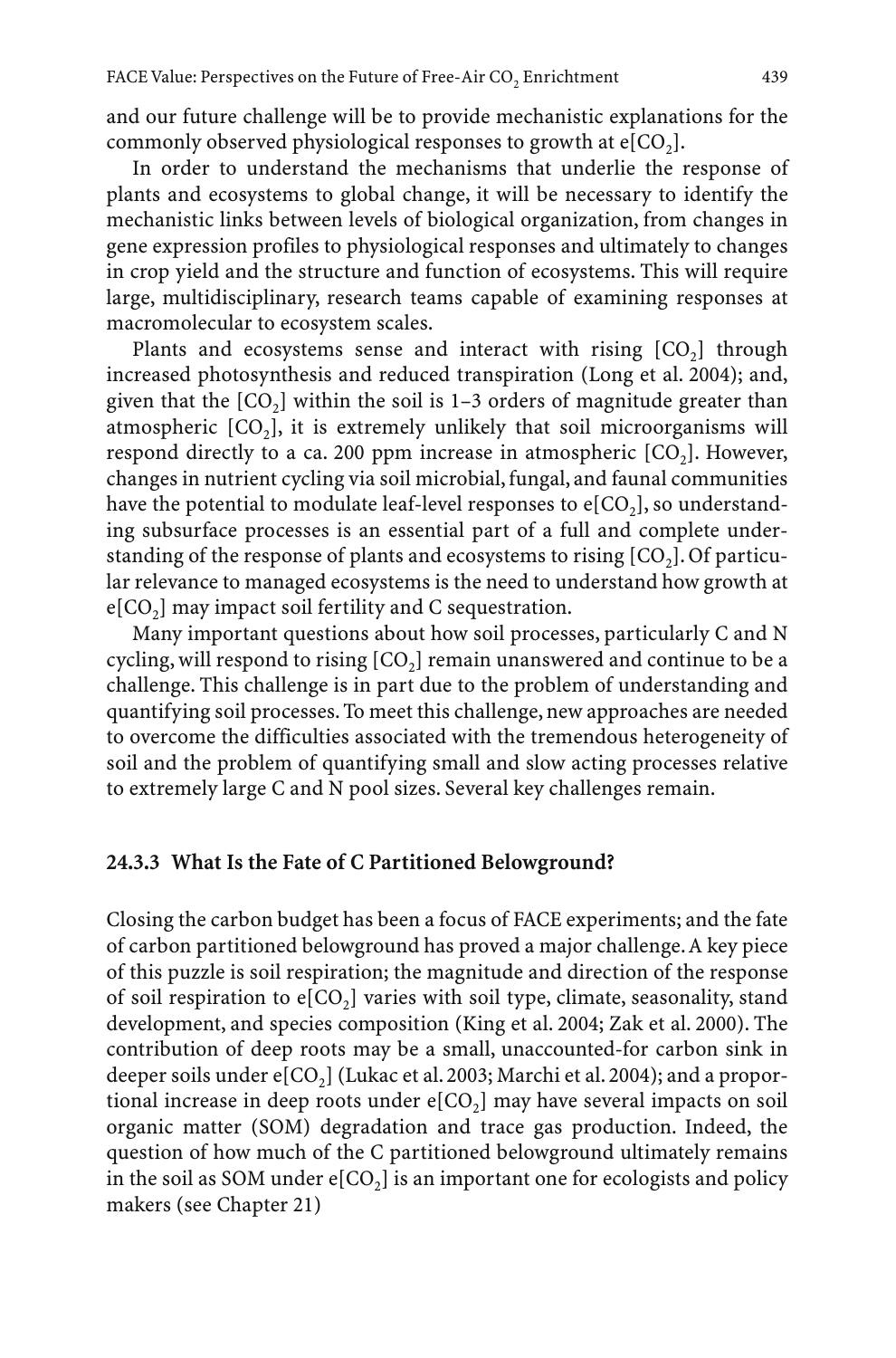### 24.3.3.1 N Cycling

Early predictions that increased N immobilization would limit the response of plants to  $e[CO_2]$  have been tempered by whole-ecosystem studies (Norby et al. 2001; Strain and Bazzaz 1983). Symbiotic and free N fixation may increase at  $e[CO<sub>2</sub>]$  but the impact of a possible P limitation on N fixation is not certain. To date, experiments have been conducted in plants grown in pots in controlled environments but the response of field-grown N-fixers to P limitation at e[CO<sub>2</sub>] is unknown (Almeida et al. 1999, 2000; Niklaus and Körner 2004). The response of net nitrification rates to  $e[CO<sub>2</sub>]$  is unclear, with both increases and decreases reported (Barnard et al. 2004; Ross et al. 2000). Gross N mineralization rates were either unchanged or increases were not significant under FACE (Finzi et al. 2002; Richter et al. 2003). It is unclear if increases in gross N mineralization, combined with rising N-use efficiency (Drake et al. 1997), will meet the rising N demand under  $e[CO_2]$  and sustain increases in NPP.

### 24.3.3.2 Soil Faunal Food Webs and Soil Structure

How will root life span, architecture, and exudation change at  $e[CO<sub>2</sub>]$  and impact soil food webs? Root colonization by ectomycorrhizal and arbuscular mycorrhizal fungi usually increases under  $e[CO_2]$  (Lukac et al. 2003; Rillig et al. 2001). Arbuscular mycorrhizal fungi produce glomalin, which stabilizes soil aggregates (Wright and Anderson 2000).Since glomalin concentration is often increased at  $e[CO_2]$  (Rillig et al. 2001) and declines in water repellence have been also been reported (Newton et al. 2004), it is clear that the physical property of the soil could change at  $e[CO<sub>2</sub>]$ . Such changes may impact erosion, fertility, protection of organic matter in aggregates, and hence C sequestration, but little is currently known. Soil faunal community services (e.g. earthworms) play a crucial role in soil fertility and nutrient cycling, but the responses of soil fauna to  $e[CO<sub>2</sub>]$  are inconsistent (Coûteaux and Bolger 2000). Effects often reflect increases in net BPP, e.g. root-feeding nematode species increased in abundance at  $e[CO_2]$  (Yeates et al. 2003). This is particularly important for managed ecosystems, since many of these species are pests/pathogens of economical importance. Also, the effect that  $e[CO<sub>2</sub>]$ -induced changes in soil faunal food webs may have on the performance and subsequent decomposition of herbicides, fungicides, and pesticides is unknown.

### 24.3.3.3 Trace Gases

The effect of e[CO<sub>2</sub>] on fluxes of the greenhouse gases nitrous oxide  $(N,0)$ and methane  $(CH_4)$  have rarely been investigated in FACE experiments.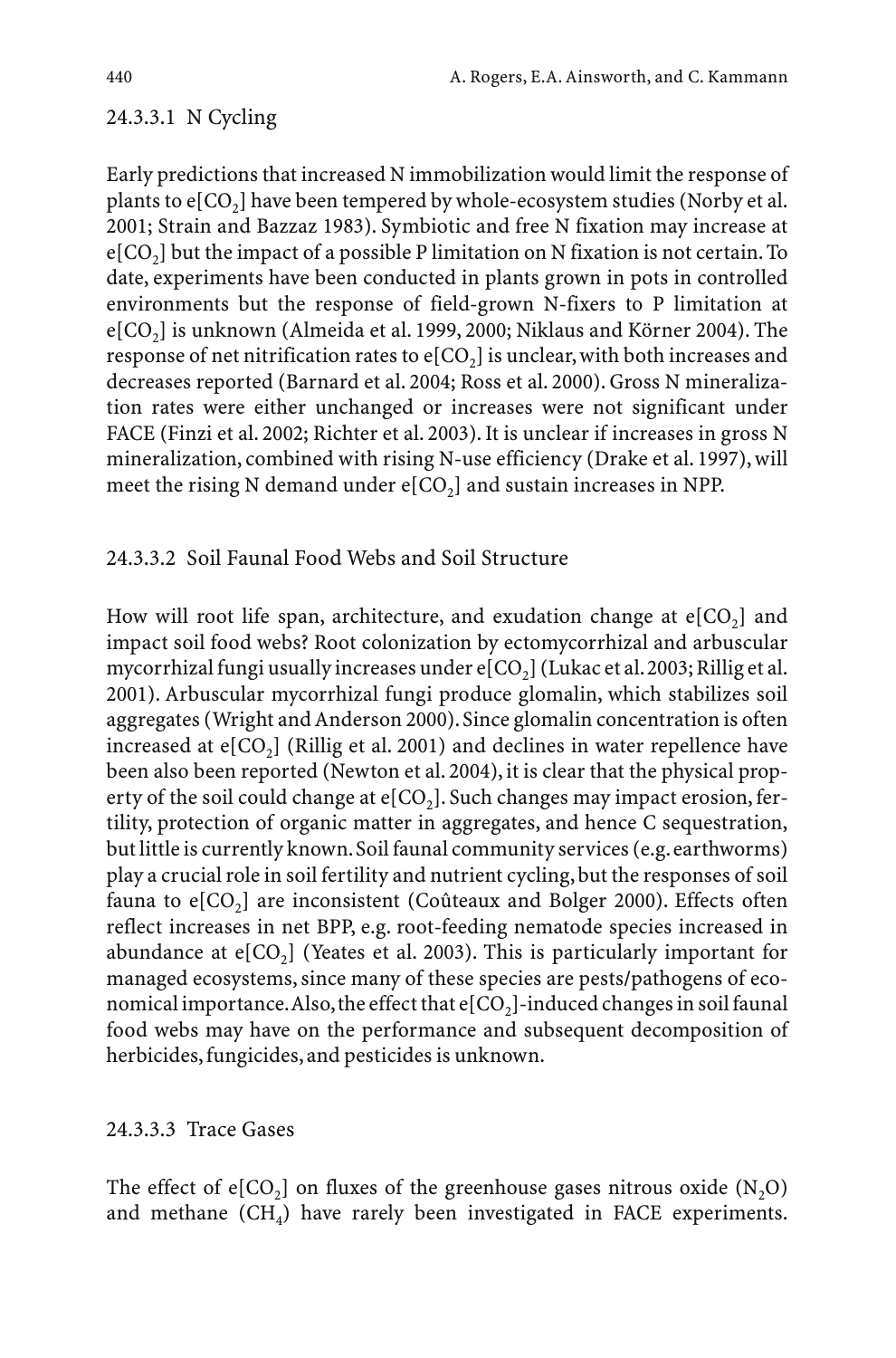Methane emissions from wetlands are usually stimulated at  $e[CO<sub>2</sub>]$  (Dacey et al. 1994; Inubushi et al. 2003; Saarnio et al. 2000). On the few occasions they were measured, CH<sub>4</sub> oxidation rates (uptake) were mostly reduced at  $e[CO_2]$ (Ineson et al. 1998; Phillips et al. 2001a). Overall, there is evidence for a positive feedback of  $e[CO_2]$  on CH<sub>4</sub> fluxes, but this relationship is poorly understood. Nitrous oxide emissions increased at  $e[CO_2]$  due to denitrification

when nitrate was readily available (Baggs et al. 2003b; Ineson et al. 1998). Nitrous oxide fluxes due to nitrification and denitrification were also dependant on soil moisture content and showed seasonal variation (Phillips et al. 2001b). Clearly, it is important to calculate annual budgets for  $N<sub>2</sub>O$  emissions to understand whether the overall feedback of  $e[CO<sub>2</sub>]$  on N<sub>2</sub>O emissions will be positive or negative. This is especially important for managed ecosystems where N fertilization and irrigation are part of management practices.

# **24.4 Technologies for Future FACE Science**

#### **24.4.1 The Use of Stable Isotopes**

The isotopic signatures of carbon and nitrogen pools provide the means of tracking the transformation of carbon and nitrogen as they flow through plant and soil compartments and the possibility of separately investigating individual soil processes. Two uses of stable isotope technology have emerged, one using small, mostly natural <sup>13</sup>C and <sup>15</sup>N approaches and the other using high-enrichment, pulse-chase techniques by applying 15N fertilizer, or a  ${}^{13}CO$ , or  ${}^{14}CO$ , pulse that is incorporated into the plant–soil system by photosynthesis (Pendall 2002).

The supply of  $CO$ , used for fumigation in FACE experiments is usually  $^{13}C$ depleted.This provides the means to distinguish between carbon pools formed prior to CO<sub>2</sub> enrichment and those formed post-fumigation (Hungate et al. 1997). Unfortunately, these measurements are restricted to the elevated  $CO<sub>2</sub>$ plots, but root in-growth cores containing soil with an isotopically distinct 13C signature have been used to allow the quantification of C inputs in the control, as well as elevated CO<sub>2</sub> plots (van Kessel et al. 2000). Future FACE experiments on C3 plants could perhaps be sited on long-term C4 soils (e.g. *Zea mays* or *Sorghum* fields). Such an approach has been used successfully to quantify carbon inputs due to forest re-growth on an afforested maize field (Del Galdo et al. 2003).However,the advantages afforded by such an approach must be weighed against growing  $C_3$  plants on non-natural or unsuitable soils where the responses may differ from those occurring in their natural environment.

Soil microbial biomass discriminates against 15N (Robinson 2001) and therefore the 15N abundance in plant material may offer a promising tool to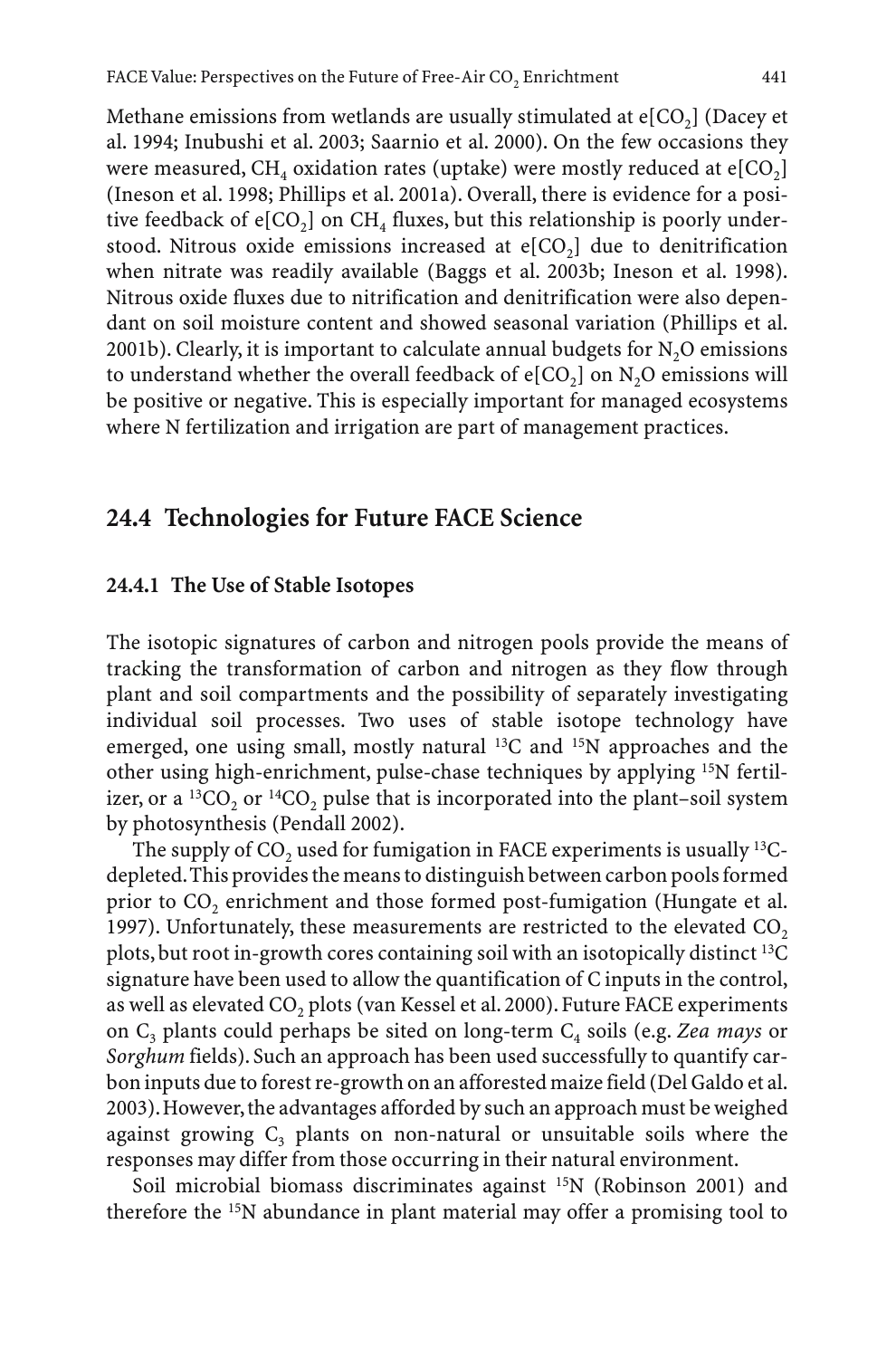better understand plant–microbial interactions and gross N transformation processes at  $e[CO_2]$ . Observed enrichment of <sup>15</sup>N in plant material grown at  $e[CO<sub>2</sub>]$  may indicate a possible increase in microbial activity and an improved root–microbial exploration of old, recalcitrant N pools (Billings et al. 2004). A recent synthesis of  $\delta^{15}N$  depletion in foliage grown at e[CO<sub>2</sub>], mostly in FACE experiments, concluded that  $e[CO_2]$  strongly influenced the N cycle but it was unclear where in the N cycle that the effects of  $e[CO<sub>2</sub>]$  were manifested (BassiriRad et al. 2003).

In recent years, isotopic pulse labeling of a certain C and N fraction with a high isotopic enrichment of up to 99 % above natural abundance has become a valuable tool in the investigation of C and N cycling in ecosystems. For example, Staddon et al. (2003) used a 14C pulse-labelling approach to determine that the extraradical hyphae of arbuscular mycorrhizal fungi live on average 5–6 days and hence comprise a large, but rapidly turned-over C pool in the soil C cycle. By use of 13C pulse-chase techniques, the short-term gross flow of <sup>13</sup>C through various soil C pools, processes and soil organisms might readily be determined in FACE experiments (Ostle et al. 2000; Radajewski et al. 2000). Likewise, labelling with 15N applied as fertilizer to the soil enables N transformation and sequestration processes to be followed in various soil compartments (Baggs et al. 2003a; Richter et al. 2003). The combination of 15N labelling and tracing techniques with new process-based modelling approaches (Müller et al. 2004) may provide new insights into N transformation processes in soils at  $e[CO<sub>2</sub>]$ .

#### **24.4.2 Genomic Technologies and Tools in FACE**

Advances in 'omics' technologies have produced an explosion of biological information at the level of transcripts, proteins, protein modifications, and metabolites.

High-throughput technologies allow examination of thousands of genes, proteins and metabolites in parallel (Aharoni and Vorst 2002; Kersten et al. 2002; Kopka et al. 2004; Weckwerth 2003). Systems biology uses understanding of molecular networks and biological modules from functional genomics approaches to comprehend the basis of complex phenotypes (Blanchard 2004; Kitano 2002). Predictive models of biological systems that incorporate biochemical and genetic data are a goal of systems biology and analogous to the approach of global change biology, where advances in technology have spurred realistic experimental platforms for data collection, which provide information for predictive computational models. The challenge is to incorporate large data sets on spatial and temporal scales of genes, metabolites and proteins into models that enable explanation of plant responses to predicted global change events. One step towards this goal will be the development of diagnostic markers for given physiological conditions, e.g. N limitation or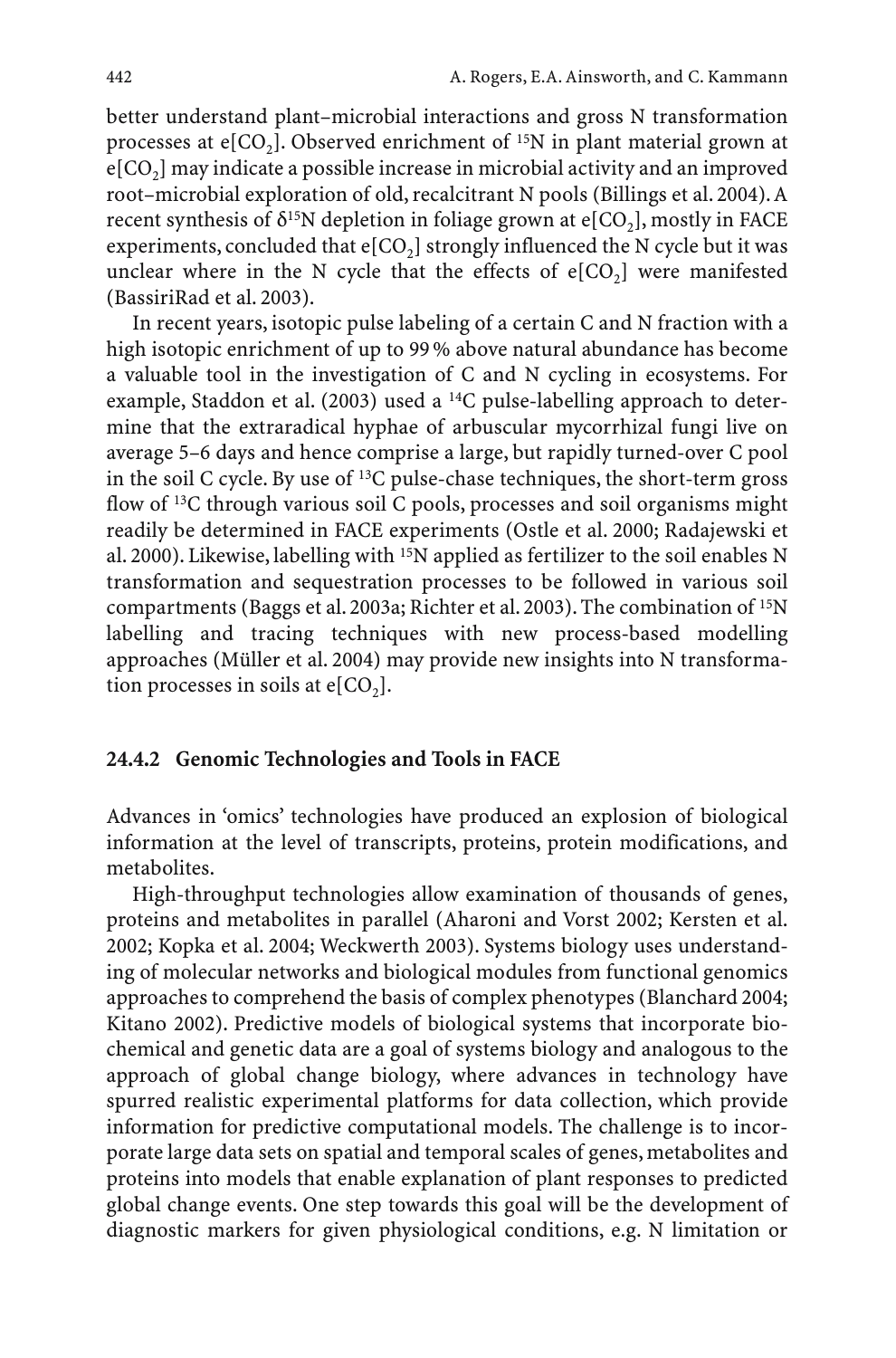oxidative stress. These markers would need to include a temporal dimension to separate short-term and long-term responses. Early steps toward identifying robust markers for C starvation and N assimilation have been made (Foyer et al. 2003; Gibon et al. 2004) and suggest that the identification of diagnostic markers for other physiological processes will also be possible.

The 2004 special issue of *Field Crops Research* (vol 90, issue 1) highlighted the subject area: *Linking functional genomics with physiology for global change research*. Only one case-study from a FACE experiment (*Arabidopsis* grown at SoyFACE) was included in this special issue; and it discussed some of the challenges of applying transcript analysis to field-grown material (Miyazaki et al. 2004). A general conclusion from the study was that results revealed a snapshot of time- and weather-dependent transcripts, superimposed on responses to  $e[CO_2]$  and  $e[O_3]$ , and repeated profiles of expression would be needed to determine FACE-specific patterns (Miyazaki et al. 2004). This study warned that application of functional genomics to global change science will certainly be challenging, but advances in genomic technologies for other species (including poplar, soybean, maize, and rice) will aid in merging the fields. Integration of molecular data into models should improve our predictions of plant responses to global change.

# **24.5 A Potential Problem for Long-Running FACE Experiments?**

It is clear that, in order to answer many of the questions associated with fundamental belowground processes, operation of FACE experiments must be continued for a significant length of time. This is particularly important for experiments where species composition changes may be slow to appear, where a step increase in  $[CO<sub>2</sub>]$  has been applied to a mature ecosystem, and in experiments on forest systems where it may take several years to reach canopy closure. Currently the longest-running  $CO<sub>2</sub>$  enrichment experiment is the OTC experiment on *Scirpus olneyi* (Rasse et al. 2005) that began CO<sub>2</sub> fumigation in 1987. Due to seasonal variation in meteorological conditions, the effect of  $e[CO_2]$  over time is often assessed by comparing the ratio of a response at  $e[CO_2]$  to the response of the  $c[CO_2]$  control; and this could lead to a misinterpretation of the CO<sub>2</sub> response. Consider a hypothetical 25-year FACE experiment running from 1990 to 2015 with a treatment  $[CO_2]$  set point of 550 ppm. Over the course of the experiment the control  $[CO<sub>2</sub>]$  would have risen from 354 ppm to 392 ppm (Prentice 2001), whilst the treatment  $[CO<sub>2</sub>]$  would have remained unchanged at 550 ppm. If we assume that the relationship between net  $CO_2$  assimilation (*A*) and intercellular  $[CO_2]$  ( $c_i$ ) remained constant over the course of the experiment and we use the equations of Farquhar et al. (1980) to calculate photosynthetic stimulation based on three categories of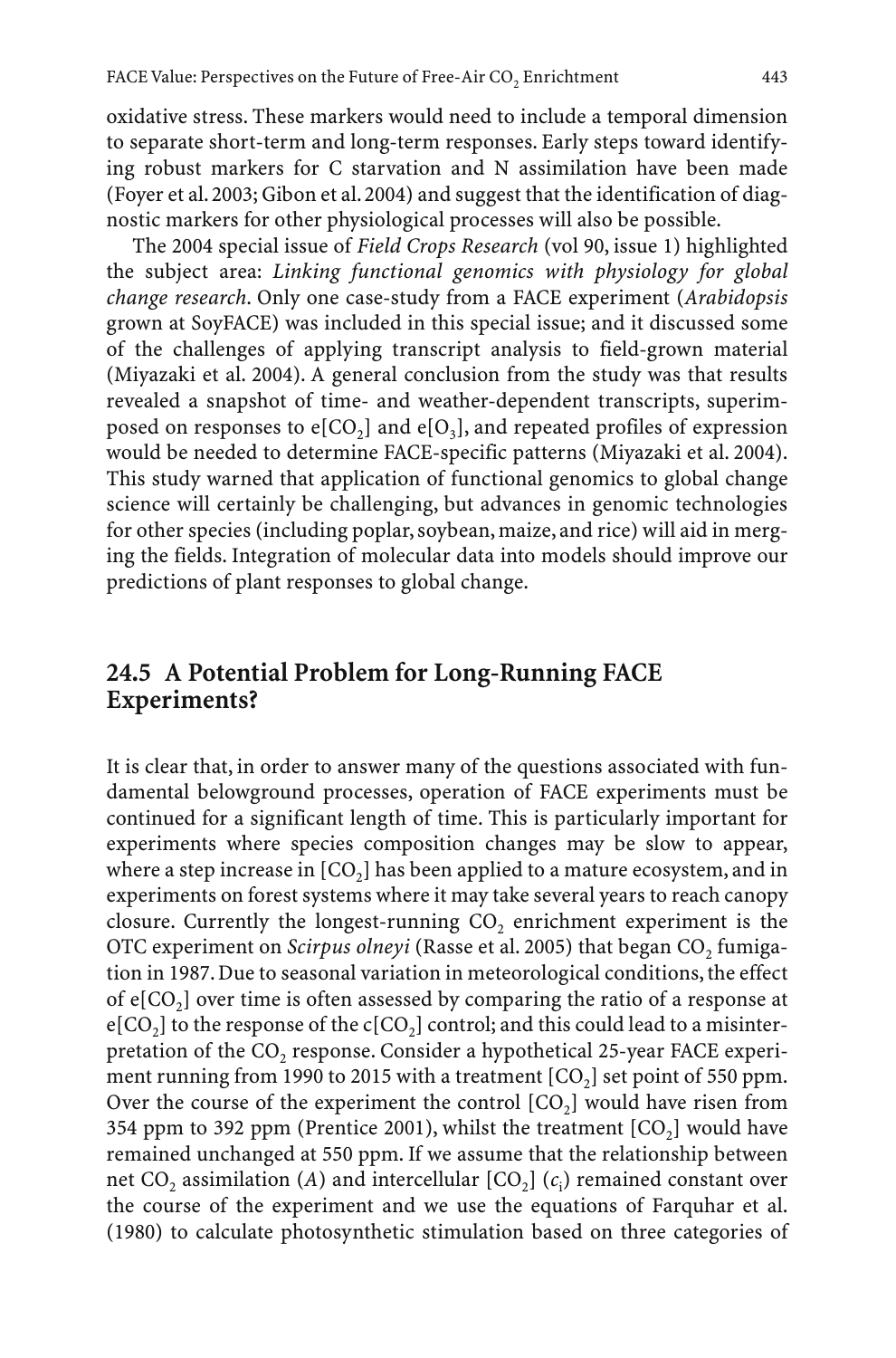**Table 24.1** Reduction in stimulation of  $A$  in FACE plots relative to current  $[CO_2]$  control plots due to rising [CO<sub>2</sub>] over a hypothetical 25-year FACE experiment starting in 1990 when the  $[CO_2]$  was 354 ppm. The increase in  $[CO_2]$  over the course of this hypothetical experiment is based on the IPCC-predicted increases of 1.5 mmol mol–1 year–1 (Prentice et al. 2001)

|                           | Modeled assimilation <sup>a</sup> ( $\mu$ mol m <sup>-2</sup> s <sup>-1</sup> ) |          |         |
|---------------------------|---------------------------------------------------------------------------------|----------|---------|
| $[CO2]$ (ppm)             | $C_3$ crop                                                                      | Hardwood | Conifer |
| 354                       | 18.03                                                                           | 8.89     | 4.21    |
| 392                       | 19.84                                                                           | 9.83     | 4.72    |
| 550                       | 22.19                                                                           | 13.30    | 5.43    |
| 588                       | 22.58                                                                           | 14.03    | 5.54    |
| Year stimulation modeled, | Percent stimulation in A at elevated $[CO2]$                                    |          |         |
| with $[CO2]$ (ppm)        | $C3$ crop                                                                       | Hardwood | Conifer |
| 1990                      | 33                                                                              | 50       | 29      |
| 2015 (set point, 550)     | 21                                                                              | 35       | 15      |
| $2015$ (ambient + 196)    | 23                                                                              | 43       | 17      |

<sup>a</sup> *A* was modeled using the equations of Farquhar et al. (1980). PPI = 1400  $\mu$ mol m<sup>-2</sup> s<sup>-1</sup>, temperature = 25 °C,  $c_i/c_a$  = 0.7, RH = 90 %. Values for  $V_{c, max}$  and  $J_{max}$  were taken from Wullschleger (1993).  $V_{c,max} = 90,47$  and 25 µmol m<sup>-2</sup> s<sup>-1</sup> and  $J_{max} = 171,104$  and 40 µmol  $m^{-2}$  s<sup>-1</sup> for a  $C_3$  crop, hardwood, and conifer, respectively

plant:  $C_3$  crop, hardwood, and conifer (Wullschleger 1993), the mean relative stimulation in *A* across these three types of vegetation would be 37 % at the beginning of the experiment and only 24 % at the end of the experiment (Table 24.1). This problem would not be solved by adopting an ambient +196 ppm fumigation protocol rather than a set point of 550 ppm because the relationship between photosynthesis and  $[CO<sub>2</sub>]$  is not linear. Due to the shape of the *A*/*c*<sup>i</sup> plot, long-term FACE experiments over hardwood forests may, to some degree, be able to ameliorate this confounding factor by the use of an ambient +196 ppm fumigation protocol (Table 24.1). Since almost all responses of plants and ecosystems to rising  $[CO<sub>2</sub>]$  occur downstream of photosynthesis, there is potential to misinterpret the consequences of an apparent reduction in carbon acquisition in long-running experiments.

## **24.6 Conclusion**

Free-air  $CO<sub>2</sub>$  enrichment studies have been a valuable tool for the investigation of plant and ecosystem responses to rising  $CO<sub>2</sub>$  levels. The challenges for the next phase of FACE research are clear.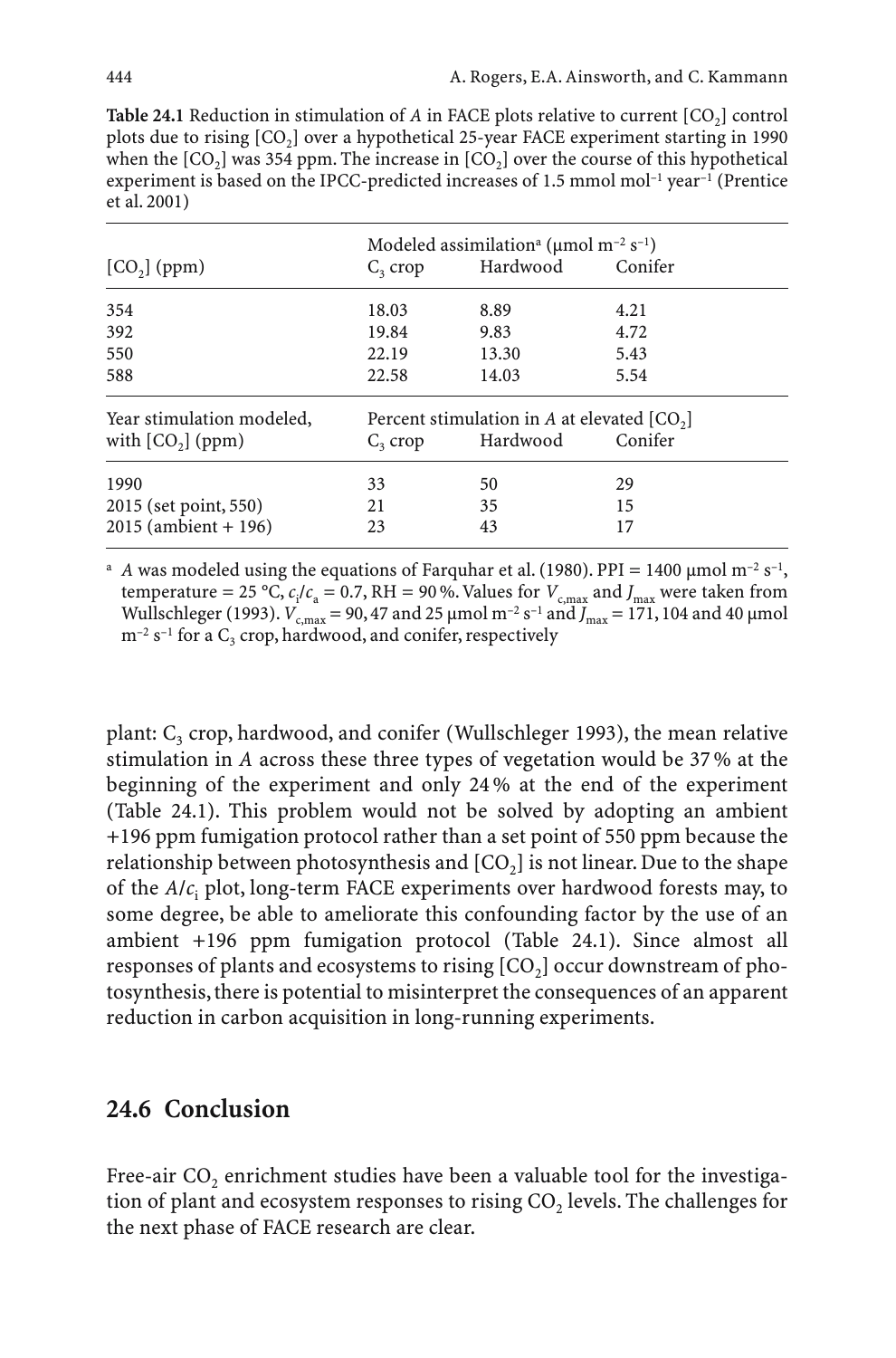- Multidisciplinary teams of investigators must take advantage of emerging technologies to significantly increase our mechanistic understanding of the responses that FACE experiments have confirmed will take place during the next century.
- If we seek the ability to predict and understand how our managed, and natural, ecosystems will respond to the predicted multiple and concurrent changes in our environment, more interactions with other global change factors must be included in future experiments. To meet these challenges, future FACE experiments will need to be larger to accommodate multiple environmental changes.

*Acknowledgements*. A.R. was supported by the US Department of Energy Office of Science contract No. DE-AC02-98CH10886 to Brookhaven National Laboratory (BNL). E.A.A. was supported by the Alexander von Humboldt Foundation and the Juelich Research Center, ICG-III.

# **References**

- Aharoni A, Vorst O (2002) DNA microarrays for functional genomics. Plant Mol Biol 48: 99–118
- Ainsworth EA, Davey PA, Hymus GJ, Osborne CP, Rogers A, Blum H, Nosberger J, Long SP (2003) Is stimulation of leaf photosynthesis by elevated carbon dioxide concentration maintained in the long term? A test with *Lolium perenne* grown for 10 years at two nitrogen fertilization levels under free air CO<sub>2</sub> enrichment (FACE). Plant Cell Environ 26: 705–714
- Ainsworth EA, Long SP (2005) What have we learned from 15 years of free-air  $CO<sub>2</sub>$ enrichment (FACE)? A meta-analytic review of responses to rising  $CO<sub>2</sub>$  in photosynthesis, canopy properties and plant production. New Phytol 165:351–371
- Allard V, Newton PCD, Lieffering M, Soussana JF, Grieu P, Matthew C (2004) Elevated CO<sub>2</sub> effects on decomposition processes in a grazed grassland. Global Change Biol 10:1553–1564
- Almeida JPF, Lüscher A, Frehner M, Oberson A, Nösberger J, (1999) Partitioning of P and the activity of root acid phosphatase in white clover (*Trifolium repens* L.) are modified by increased atmospheric  $CO<sub>2</sub>$  and P fertilization. Plant Soil 210:159-166
- Almeida JPF, Hartwig UA, Frehner M, Nösberger J, Lüscher A, (2000) Evidence that P deficiency induces N feedback regulation of symbiotic  $N<sub>2</sub>$  fixation in white clover (*Trifolium repens* L.). J Exp Bot 51:1289–1297
- Baggs EM, Richter M, Cadisch G, Hartwig UA (2003a) Denitrification in grass swards is increased under elevated atmospheric CO<sub>2</sub>. Soil Biol Biochem 35:729-732
- Baggs EM, Richter M, Hartwig UA, Cadisch G (2003b) Nitrous oxide emissions from grass swards during the eighth year of elevated atmospheric  $pCO$ , (Swiss FACE). Global Change Biol 9:1214–1222
- Barnard R, Barthes L, Le Roux X, Leadley PW (2004) Dynamics of nitrifying activities, denitrifying activities and nitrogen in grassland mesocosms as altered by elevated CO2. New Phytol 162:365–376
- BassiriRad H, Constable JVH, Lussenhop J, Kimball BA, Norby RJ, Oechel WC, Reich PB, Schlesinger WH, Zitzer S, Sehtiya HL, Silim S (2003) Widespread foliage d<sup>15</sup>N deple-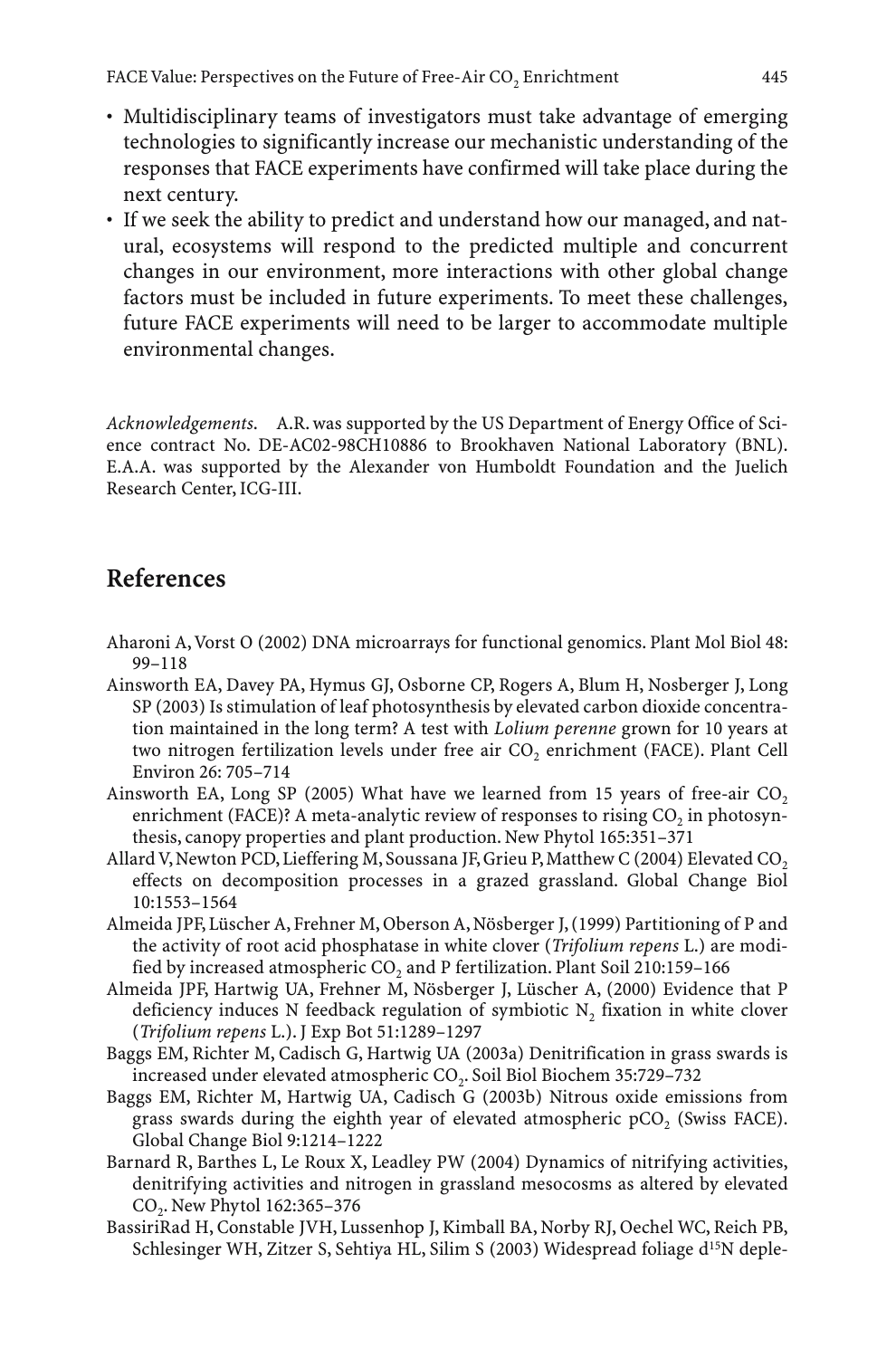tion under elevated CO<sub>2</sub>: inferences for the nitrogen cycle. Global Change Biol 9:1582–1590

- Billings SA, Schaeffer SM, Evans RD (2004) Soil microbial activity and N availability with elevated CO<sub>2</sub> in Mojave desert soils. Global Biogeochem Cycles 18:1–11
- Blanchard JL (2004) Bioinformatics and systems biology, rapidly evolving tools for interpreting plant response to global change. Field Crops Res 90:117–131
- Carey EV, Sala A, Keane R, Callaway RM (2001) Are old forests underestimated as global sinks? Global Change Biol 7:339–344
- Cotrufo MF, Ineson P, Scott A (1998) Elevated CO, reduces the nitrogen concentration of plant tissues. Global Change Biol 4:43–54
- Coûteaux M-M, Bolger T (2000) Interactions between atmospheric  $CO<sub>2</sub>$  enrichment and soil fauna. Plant Soil 224:123–134
- Cubasch U, Meehl GA (2001) Projections of future climate change. In: Houghton JT, Ding Y, Griggs DJ, Noguer M, Linden PJ van der, Dai X, Maskell K, Johnson CA (eds) Climate change 2001: the scientific basis. Cambridge University Press, Cambridge, pp 527–582
- Dacey JWH, Drake BG, Klug MJ (1994) Stimulation of methane emissions by carbon dioxide enrichment of marsh vegetation. Nature 370:47–49
- Del Galdo I, Six J, Peressotti A, Cotrufo MF (2003) Assessing the impact of land-use change on soil C sequestration in agricultural soils by means of organic matter fractionation and stable C isotopes. Global Change Biol 9:1204–1213
- Drake BG, Gonzàlez-Meler MA, Long SP (1997) More efficient plants: a consequence of rising atmospheric CO<sub>2</sub>? Annu Rev Plant Physiol Plant Mol Biol 48:609-639
- Farquhar GD, von Caemmerer S, Berry JA (1980) A biochemical model of photosynthetic CO<sub>2</sub> assimilation in leaves of C3 species. Planta 149:78-90
- Finzi AC, Delucia EH, Hamilton JG, Richter DD, Schlesinger WH (2002) The nitrogen budget of a pine forest under free air CO<sub>2</sub> enrichment. Oecologia 132:567-578
- Foyer CH, Parry M, Noctor G (2003) Markers and signals associated with nitrogen assimilation in higher plants. J Exp Bot 54:585–593
- Gibon Y, Blaesing OE, Hannemann J, Carillo P, Höhne M, Hendriks JHM, Palcios N, Cross J, Selbig J, Stitt M. (2004) A robot-based platform to measure multiple enzyme activities in *Arabidopsis* using a set of cycling assays: comparison of changes of enzyme activities and transcript levels during diurnal cycles and in prolonged darkness. Plant Cell 16:3304–3325
- Hanson PJ, Wullschleger SD, Norby RJ, Tschaplinski TJ, Gunderson CA (2005) Importance of changing CO<sub>2</sub>, temperature, precipitation, and ozone on carbon and water cycles of an upland-oak forest: incorporating experimental results into model simulations. Global Change Biol 11:1402–1423
- Hungate BA, Holland EA, Jackson RB, Chapin FS, Mooney HA, Field CB (1997) The fate of carbon in grasslands under carbon dioxide enrichment. Nature 388:576–579
- Ineson P, Coward PA, Hartwig UA (1998) Soil gas fluxes of  $N_2O$ ,  $CH_4$  and  $CO_2$  beneath *Lolium perenne* under elevated CO<sub>2</sub>: The Swiss free air carbon dioxide enrichment experiment. Plant Soil 198:89–95
- Inubushi K, Cheng WG, Aonuma S, Hoque MM, Kobayashi K, Miura S, Kim HY, Okada M (2003) Effects of free-air CO<sub>2</sub> enrichment (FACE) on CH<sub>4</sub> emission from a rice paddy field. Global Change Biol 9:1458–1464
- Izaurralde RC, Rosenberg NJ, Brown RA, Thomson AM (2003) Integrated assessment of Hadley Center (HadCM2) climate-change impacts on agricultural productivity and irrigation water supply in the conterminous United States. Agric For Meteorol 117: 97–122
- Kammann C, Grünhage L, Grüters U, Janze S, Jäger H-J (2005) Response of aboveground grassland biomass and soil moisture to moderate long-term CO<sub>2</sub> enrichment. Basic Appl Ecol 6:351–365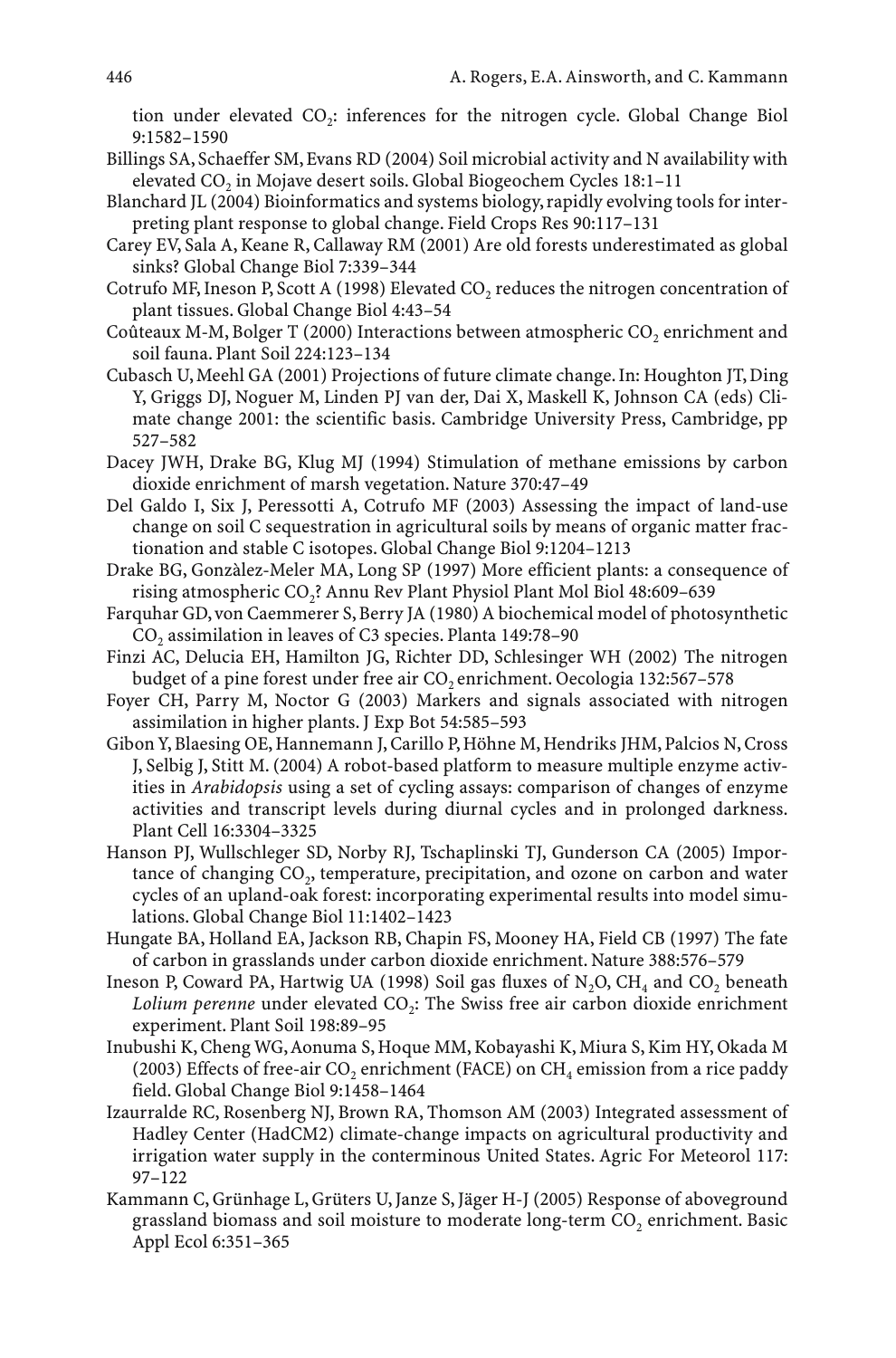- Karnosky DF, Mankovska B, Percy K, Dickson RE, Podila GK, Sober J, Noormets A, Hendrey GR, Coleman MD, Kubiske M, Pregitzer KS, Isebrands JG (1999). Effects of tropospheric  $O_3$  on trembling aspen and interaction with  $CO_2$ : Results from an  $O_3$ -gradient and a FACE experiment. J Water Air Soil Pollut 116:311–322
- Kersten B, Buerkle L, Kuhn EJ, Giavalisco P, Konthur Z, Lueking A, Walter G, Eickhoff H, Schneider U (2002) Large-scale plant proteomics. Plant Mol Biol 48:133–141
- Kessel C van, Horwath WR, Hartwig U, Harris D, Lüscher A (2000) Net soil carbon input under ambient and elevated CO<sub>2</sub> concentrations: isotopic evidence after 4 years. Global Change Biol 6:435–444
- Kimball BA, Kobayashi K, Bindi M (2002) Responses of agricultural crops to free-air  $CO<sub>2</sub>$ enrichment. Adv Agron 77:293–368
- Kimball BA, Pinter PJ, Garcia RL, LaMorte RL, Wall GW, Hunsaker DJ, Wechsung G, Wechsung F, Kartschall T (1995) Productivity and water use of wheat under free-air Co2 enrichment. Global Change Biol 1:429–442
- King JS, Hanson PJ, Bernhardt E, DeAngelis P, Norby RJ, Pregitzer KS. 2004. A multi-year synthesis of soil respiration responses to elevated atmospheric CO<sub>2</sub> from four forest FACE experiments. Global Change Biol 10:1027–1042
- Kitano H (2002) Systems biology: a brief overview. Science 295:1662–1664
- Kopka J, Fernie A, Weckwerth W, Gibon Y, Stitt M (2004) Metabolite profiling in plant biology: platforms and destinations. Genome Biol 5:109
- Leakey ADB, Bernacchi CJ, Dohleman FG, Ort DR, Long SP (2004) Will photosynthesis of maize in the US Corn Belt increase in future  $[CO<sub>2</sub>]$  rich atmospheres? An analysis of diurnal courses of  $CO<sub>2</sub>$  uptake under free-air concentration enrichment (FACE). Global Change Biol 10:951–962
- Long SP, Ainsworth EA, Rogers A, Ort DR (2004) Rising atmospheric carbon dioxide: plants FACE the future. Annu Rev Plant Biol 55:591–628
- Long SP Woodward FI (1988) Plants and temperature. Symposium of the Society for Experimental Biology, Cambridge University Press, Cambridge
- Lukac M, Calfapietra C, Godbold DL (2003) Production, turnover and mycorrhizal colonization of root systems of three *Populus* species grown under elevated CO<sub>2</sub> (POP-FACE). Global Change Biol 9:838–848
- Luo Y, Reynolds JF (1999) Validity of extrapolating field  $CO<sub>2</sub>$  experiments to predict carbon sequestration in natural ecosystems. Ecology 80:1568–1583
- Marchi S, Tognetti R,Vaccari FP, Lanini M, Kaligaric M, Miglietta F, Raschi A (2004) Physiological and morphological responses of grassland species to elevated atmospheric CO<sub>2</sub> (concentrations in FACE-systems and natural CO<sub>2</sub> springs. Funct Plant Biol 31:181–194
- Melillo JM, Steudler PA, Aber JD, Newkirk K, Lux H, Bowles FP, Catricala C, Magill A, Ahrens T, Morrisseau S (2002) Soil warming and carbon-cycle feedbacks to the climate system. Science 298:2173–2176
- Miyazaki S, Fredricksen M, Hollis KC, Poroyko V, Shepley D, Galbraith DW, Long SP, Bohnert HJ (2004) Transcript expression profiles of Arabidopsis thaliana grown under controlled conditions and open-air elevated concentrations of  $CO<sub>2</sub>$  and of  $O<sub>3</sub>$ . Field Crops Res 90:47–59
- Montealegre CM, van Kessel C, Blumenthal JM, Hur HG, Hartwig UA, Sadowsky MJ  $(2000)$  Elevated atmospheric CO<sub>2</sub> alters microbial population structure in a pasture ecosystem. Global Change Biol 6:475–482
- Morgan PB, Bernacchi CJ, Ort DR, Long SP (2004) An in vivo analysis of the effect of season-long open-air elevation of ozone to anticipated 2050 levels on photosynthesis in soybean. Plant Physiol 135:2348–2357
- Morison JIL, Lawlor DW (1999) Interactions between increasing  $CO<sub>2</sub>$  concentrations and temperature on plant growth. Plant Cell Environ 22:659–682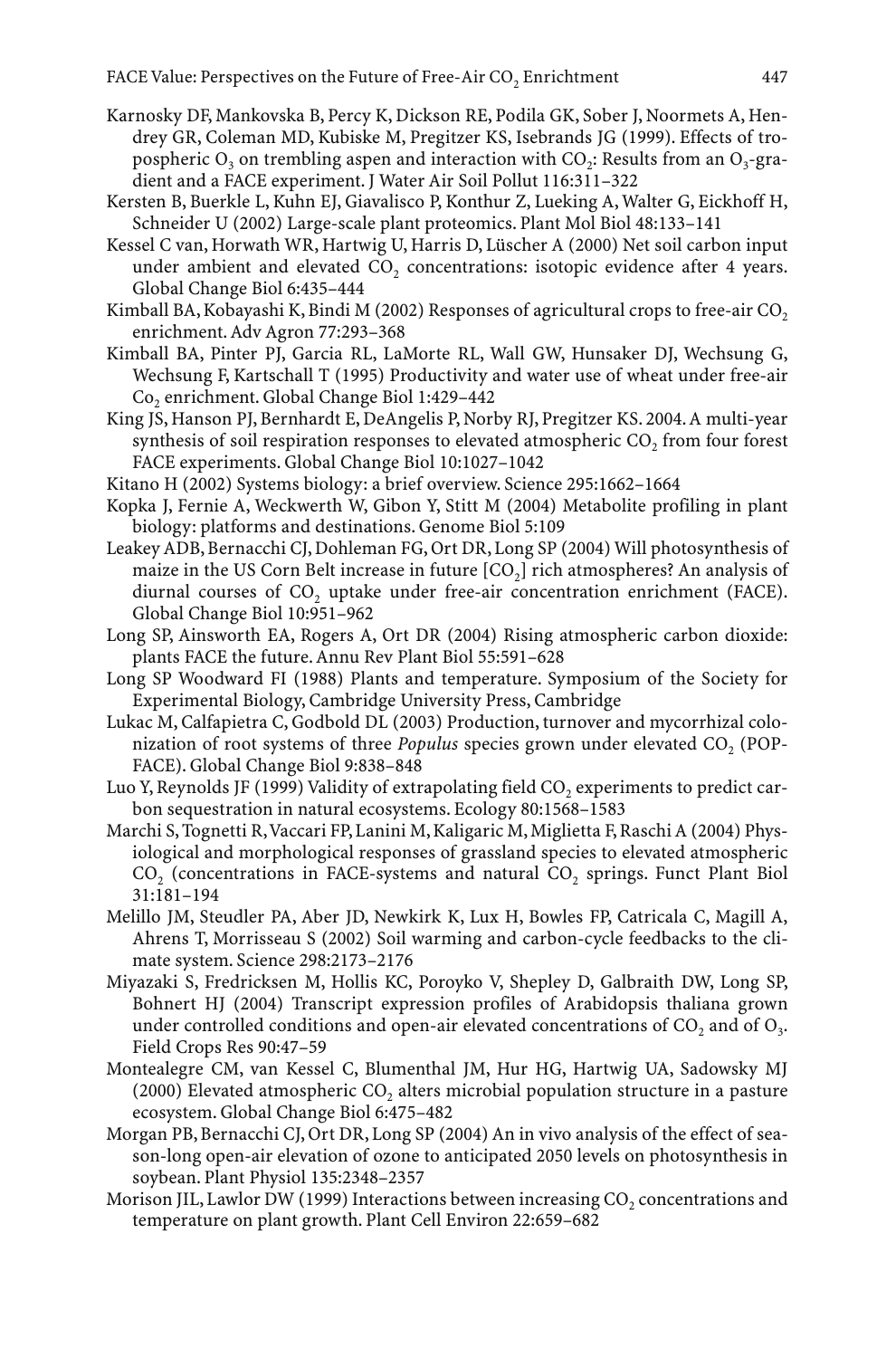- Müller C, Stevens RJ, Laughlin RJ (2004) A <sup>15</sup>N tracing model to analyse N transformations in old grassland soil. Soil Biol Biochem 36:619–632
- Newton PCD, Carran RA, Lawrence EJ (2004) Reduced water repellency of a grassland soil under elevated atmospheric CO<sub>2</sub>. Global Change Biol 10:1-4
- Newton PCD, Clark H, Edwards GR, Ross DJ (2001) Experimental confirmation of ecosystem model predictions comparing transient and equilibrium plant responses to elevated atmospheric CO<sub>2</sub>. Ecol Lett 4:344-347
- Niklaus PA, Körner C (2004) Synthesis of a six-year study of calcareous grassland responses to in situ CO<sub>2</sub> enrichment. Ecol Monogr 74:491-511
- Nijs I, Teughels H, Blum H, Hendrey G, Impens I (1996) Simulation of climate change with infrared heaters reduces the productivity of *Lolium perenne* L. in summer. Environ Exp Bot 36:271–280
- Norby RJ, Cotrufo MF (1998) Global change a question of litter quality. Nature 396:17– 18
- Norby RJ, Cotrufo MF, Ineson P, O'Neill EG, Canadell JG (2001) Elevated CO<sub>2</sub>, litter chemistry, and decomposition: a synthesis. Oecologia 127:153–165
- Nowak RS, Ellsworth DS, Smith SD (2004) Functional responses of plants to elevated atmospheric CO<sub>2</sub> – do photosynthetic and productivity data from FACE experiments support early predictions? New Phytol 162: 253–280
- Oren R, Ellsworth DS, Johnsen KH, Phillips N, Ewers BE, Maier C, Schäfer KVR, McCarthy H, Hendrey G, McNulty SG, Katul GG (2001) Soil fertility limits carbon sequestration by forest ecosystems in a CO<sub>2</sub>-enriched atmosphere. Nature 411:469-472
- Ostle N, Ineson P, Benham D, Sleep D (2000) Carbon assimilation and turnover in grassland vegetation using an in situ  ${}^{13}CO$ , pulse labelling system. Rapid Commun Mass Spectrom 14:1345–1350
- Pendall E (2002) Where does all the carbon go? The missing sink. New Phytol 153:207–210
- Prather M, Ehhalt D (2001) Atmospheric chemistry and green house gases. In: Houghton JT, Ding Y, Griggs DJ, Noguer M, Linden PJ van der, Dai X, Maskell K, Johnson CA (eds) Climate change 2001: the scientific basis. Cambridge University Press, Cambridge, pp 241–287
- Prentice IC (2001) The carbon cycle and atmospheric carbon dioxide. In: Houghton JT, Ding Y, Griggs DJ, Noguer M, Linden PJ van der, Dai X, Maskell K, Johnson CA (eds) Climate change 2001: the scientific basis. Cambridge University Press, Cambridge, pp 183–238
- Phillips RL, Whalen SC, Schlesinger WH (2001a) Influence of atmospheric  $CO<sub>2</sub>$  enrichment on methane consumption in a temperate forest soil. Global Change Biol 7:557–563
- Phillips RL, Whalen SC, Schlesinger WH (2001b) Influence of atmospheric CO<sub>2</sub> enrichment on nitrous oxide flux in a temperate forest ecosystem. Global Biogeochem Cycles 15:741–752
- Radajewski S, Ineson P, Parekh NR, Murrell JC (2000) Stable-isotope probing as a tool in microbial ecology. Nature 403:646–649
- Rasse DP, Peresta G, Drake BG (2005) Seventeen years of elevated CO<sub>2</sub> exposure in a Chesapeake Bay wetland: sustained but contrasting responses of plant growth and CO2 uptake. Global Change Biol 11:369–377
- Richter M, Hartwig UA, Frossard E, Nösberger J, Cadisch G (2003) Gross fluxes of nitrogen in grassland soil exposed to elevated atmospheric  $pCO<sub>2</sub>$  for seven years. Soil Biol Biochem 35:1325–1335
- Rillig MC, Wright SF, Kimball BA, Pinter PJ, Wall GW, Ottman MJ, Leavitt SW (2001) Elevated carbon dioxide and irrigation effects on water stable aggregates in a *Sorghum* field: a possible role for arbuscular mycorrhizal fungi. Global Change Biol 7:333–337